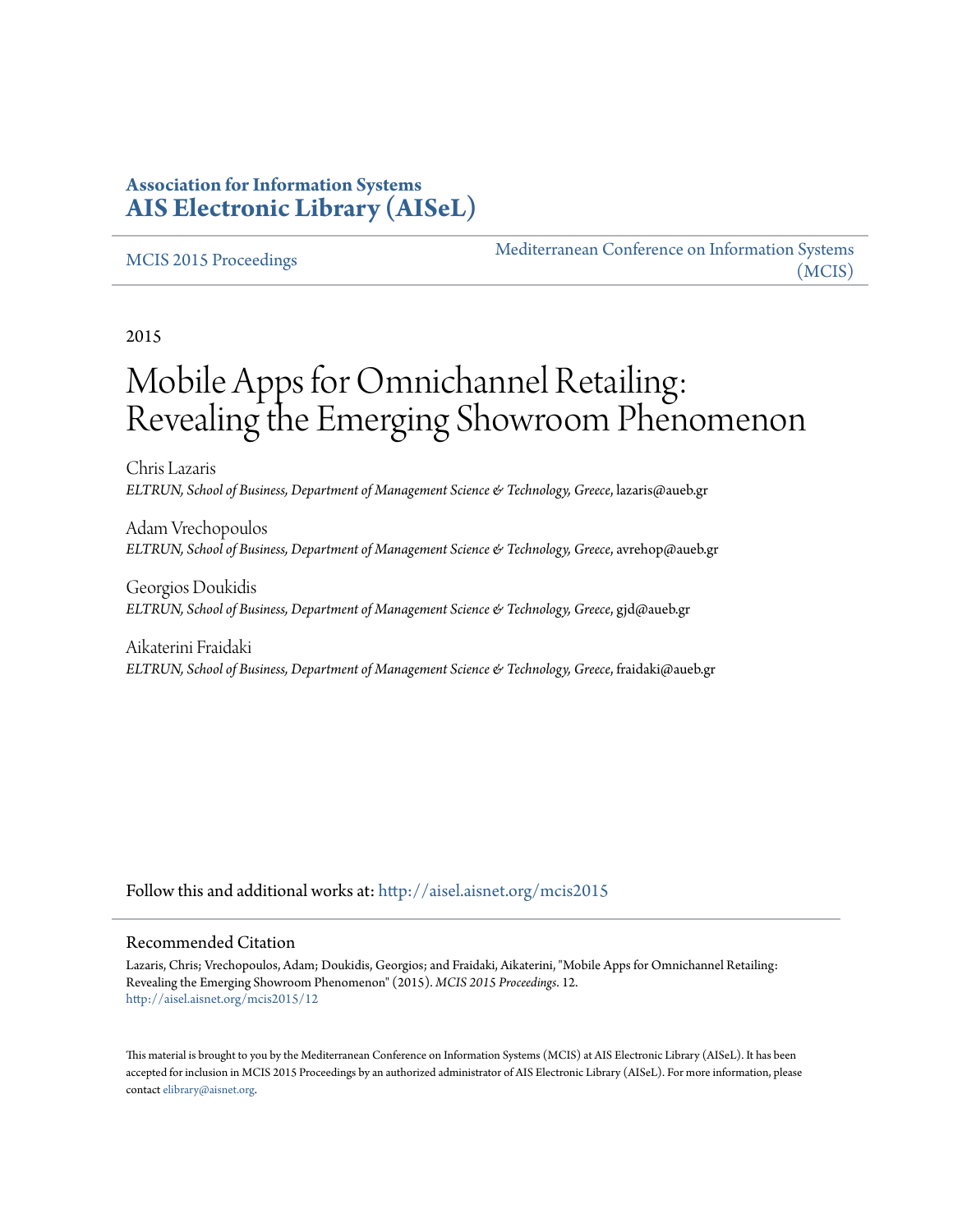## **MOBILE APPS FOR OMNICHANNEL RETAILING: REVEALING THE EMERGING SHOWROOMING PHENOMENON**

#### *Complete Research*

Lazaris Chris, ELTRUN - The E-Business Research Center, Athens University of Economics & Business, School of Business, Department of Management Science & Technology, Greece, lazaris@aueb.gr

Vrechopoulos Adam, ELTRUN - The E-Business Research Center, Athens University of Economics & Business, School of Business, Department of Management Science & Technology, Greece, avrehop@aueb.gr

Doukidis Georgios, ELTRUN - The E-Business Research Center, Athens University of Economics & Business, School of Business, Department of Management Science & Technology, Greece,  $gid@aueb.gr$ 

Fraidaki Katerina, ELTRUN - The E-Business Research Center, Athens University of Economics & Business, School of Business, Department of Management Science & Technology, Greece, fraidaki@aueb.gr

#### Abstract

*The transformation of the smartphone into a key integrating factor of the online & offline retailing environment has lead to the development of mobile applications that shape the omniretailing landscape. The present study provides evidence of the mobile retailing apps frequency of use inside physical stores and explores mobile retailing app assisted shoppers' preferences of in-store omniretailing practices & technologies. Results reveal that price comparison that could lead to showrooming is of utmost important for consumers. In parallel, consumers that attach great importance to such practice significantly differ from the rest, in terms of the importance they attach to salespeople & omnichannel integration criteria, in order to purchase offline. In contrast, there weren't found statistically significant differences in terms of the importance they attach to online & offline store atmosphere. Nevertheless, the importance attached to online store atmosphere is high among mobile retailing app assisted shoppers. Drawing on these results, the study provides feedback to retail entrepreneurs regarding the optimal design and features of the future physical retail store.*

*Keywords: Omnichannel Retailing, Mobile Apps, Consumer Behaviour, Showrooming, Store Atmosphere.*

#### **1 Introduction**

1

It is evident that smartphones have become an important part of everyday life. They could be described as life companions, since users seem to integrate them into their daily activities<sup>1</sup>. This phenomenon can be attributed to several factors. First of all, having internet access at all times provides value added services that enhance the users' physical activities. In addition to this, users are able to

<sup>1</sup> http://www.emarketer.com/Article/Smartphones-In-Store-Shopping-Companions/1010800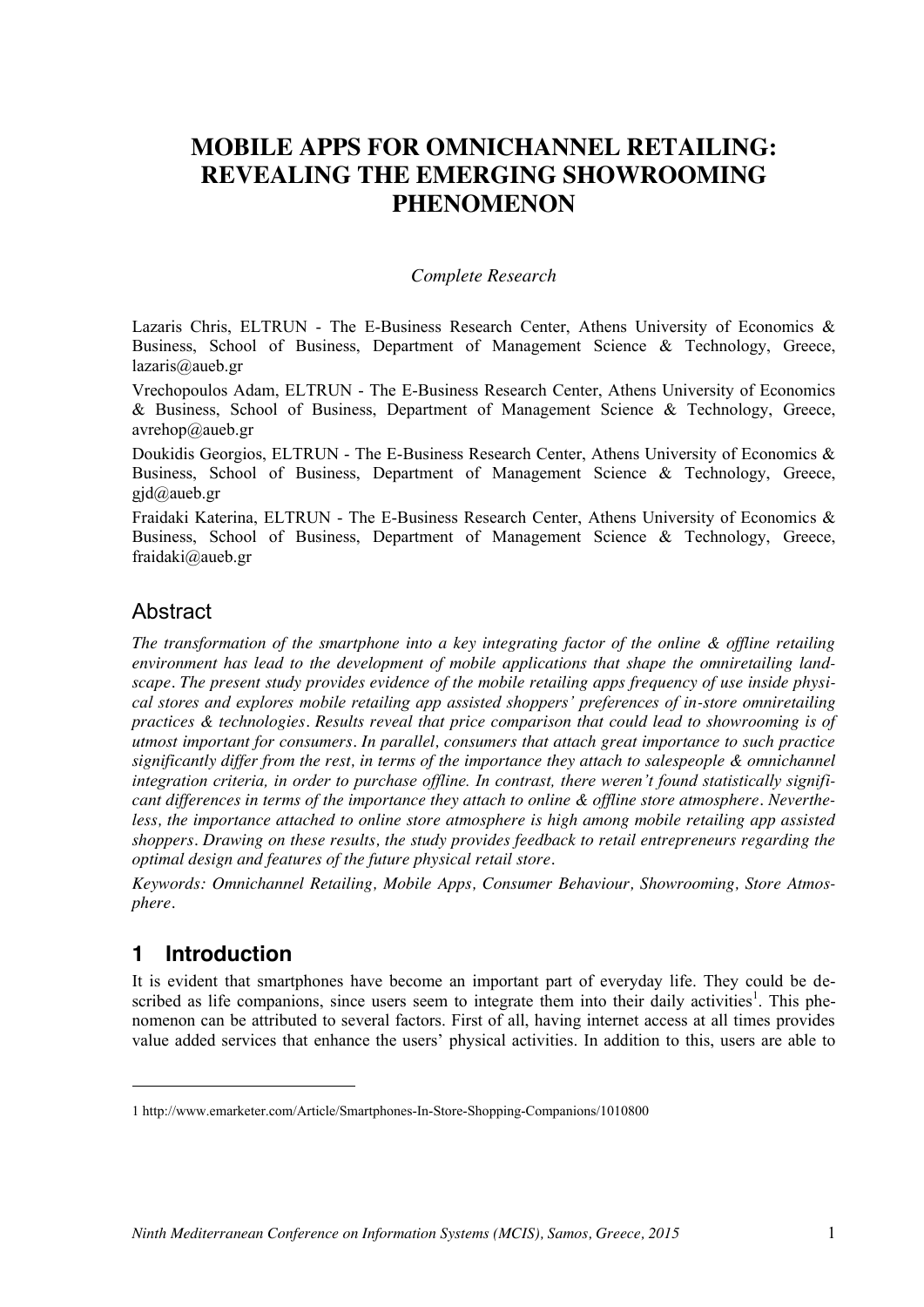take advantage of hardware-assisted internet features that smartphones provide them, such as sensors, location based services and cameras. Finally, the combination of always-on internet access and hardware supported features is complemented with new user interfaces that outperform the conventional web environment experience provided by modern web browsers: the mobile applications (apps) GUI. Mobile apps seem to be the driving force of smartphones, creating ecosystems that engage users and influence their behaviour.

From a retailing perspective, smartphones play an important role integrating retailing channels, blending online with offline, since consumers inside physical stores are at the same time mobile-assisted online shoppers. Multichannel retailing transforms into a complex, diversified form of retailing, recently characterized as "omnichannel retailing" or "omniretailing". On the one hand, reports<sup>2</sup> show that physical retail stores will continue to be consumers' preferred point of purchase and that online sales will only account for a small portion of total sales. While there are several reasons for that forecast, an obvious one is the clear superiority of the physical environment in comparison to the online one: it attracts more physical senses, with tactile being the most important one, according to lab experiments (Spence & Gallace, 2011).

Conversely, e-commerce provides unique benefits to shoppers that are absent from the physical store. Online features such as instant price comparison, fast checkouts, recommender systems and product reviews accessibility are quite popular in e-tailing. In early m-commerce era, such practices were impossible or difficult to perform within the physical store since mobile phones were not smart enough (software and hardware-wise) for consumers to take fully advantage of them. Whilst smartphones' hardware specifications continually evolve along with innovative software features in the form of mobile apps, they provide consumers with a convenient access to the online retailing environment, inside the physical one, transforming them into "omnishoppers".

The purpose of this study is to explore the consumers' retailing mobile app  $\&$  in-store internet penetration within the physical store. Furthermore, the study attempts to clarify which omniretailing technologies & practices are most important for mobile app assisted in-store internet users. Finally, consumers' preferences are analyzed providing feedback for retailing entrepreneurs that are interested in designing the future retail store and enhancing it with omniretailing features.

## **2 Literature Review, Research Hypotheses and Methodology**

At first, internet services were meant to be utilized by the use of internet browsers. Early browsers were optimized for the desktop environment, whereas web content consisted mainly of document files (html) and few multimedia elements (e.g. images, audio). Next, the Web 2.0 era emerged as the internet experience included dynamic web pages, asynchronous network communication and richer content, converting the web into an application environment (Mikkonen & Taivalsaari, 2011). Since the introduction of the mobile as a new internet access device, several attempts were made in order to transfer the internet experience on the move. Early mobile phones featured small, non-touch screens and low hardware specs which resulted in poor internet browsing, which followed the WAP protocol. As the devices became more powerful and their screens improved, both in size and in quality, the internet experience could be offered by html browsers. Still, usability remained an issue, since small keyboards, or even touch pens could not provide efficient and effective human-computer interaction.

It was the advent of the Apple iPhone that brought true revolution to this domain. The success of the iPhone was not only because of its superior hardware (capacitive multi-touch screen, sensors, etc), but also because of the mobile apps ecosystem it introduced, creating the true smartphone. Users were now able to benefit from online services not only by using the internet browser, but also by utilizing

1

<sup>2</sup> http://www.emarketer.com/Article/Retail-Sales-Worldwide-Will-Top-22-Trillion-This-Year/1011765?ecid=1001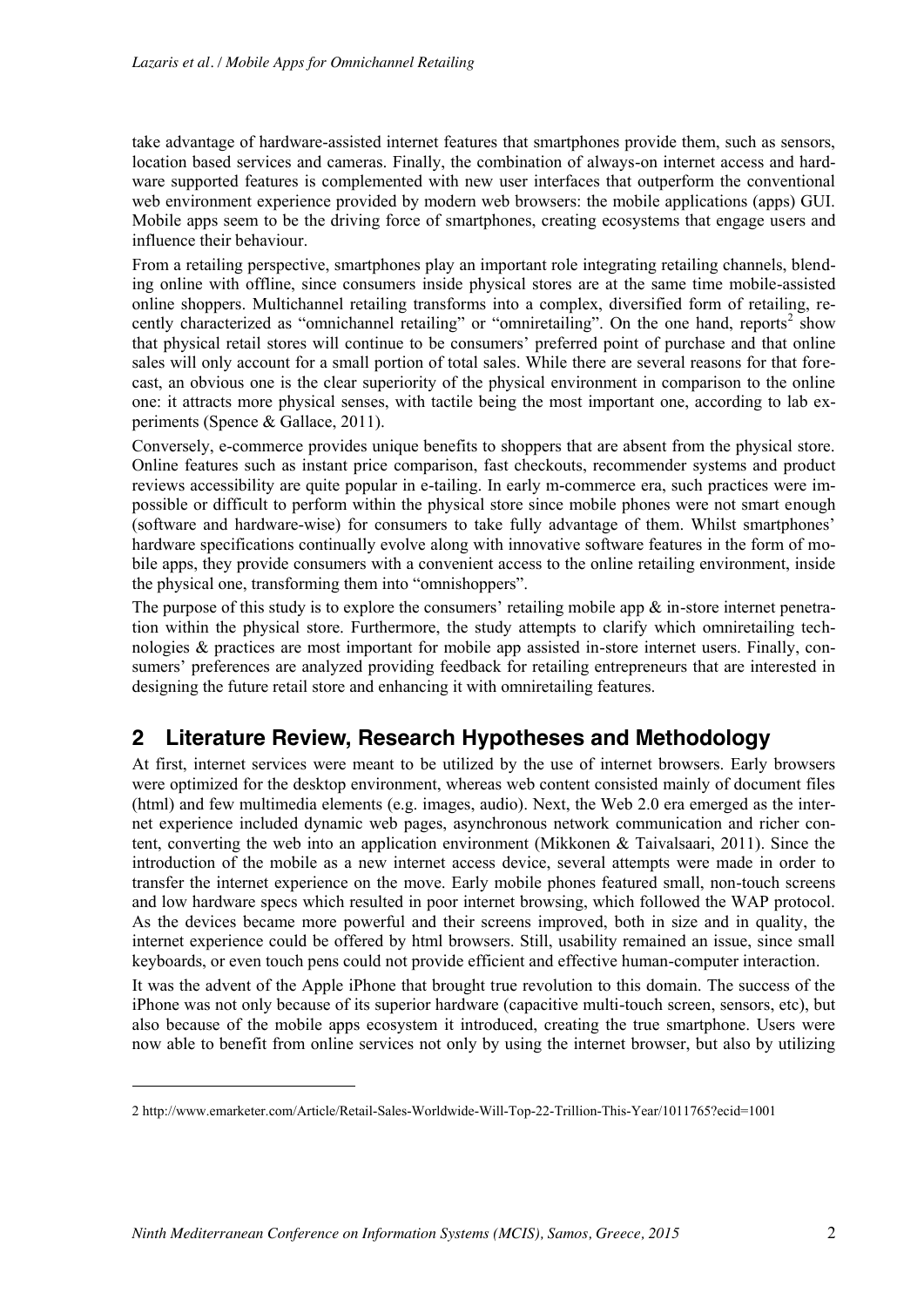mobile applications, downloaded from the application store of the platform. Mobile apps soon became a strong alternative to web sites, and the latter also became mobile friendly. Nowadays, online services can be encountered in the following variants in smartphones: Standard web site (desktop version), Web site featuring responsive design (desktop version adapts to smaller screens), Mobile web site (separate from the desktop version), Native mobile app and Hybrid mobile app (web pages wrapped into native mobile app). Overall, the key differences between mobile app and web site implementations are the following:

- Mobile apps run compiled code, written in C & Objective C (Apple iOS), Java (Google Android), .NET (Windows Phone), whereas mobile web sites typically utilize mobile frameworks, running interpreted code (Charland & Leroux, 2011). Therefore, mobile apps perform faster than mobile web sites (Huy & van Thanh, 2012).
- Mobile apps are device-specific and difficult to implement and maintain, mobile web sites, on the other hand, are typically cross-platform and can be instantly updated (Wisniewski, 2011).
- Mobile apps offer deep mobile OS integration (e.g. alerts and notifications), featuring specific APIs that access device hardware (sensors, cameras, gps, etc) directly, whereas web sites have limited hardware API support, although HTML5 seems to gradually adapt to this situation (Charland  $\&$ Leroux, 2011; Wisniewski, 2011).
- Mobile apps provide superior user interface (Charland & Leroux, 2011), suitable even for onehanded operation, featuring hardware acceleration and customized software buttons and gestures, web sites, conversely, rely on the web browser interface in order to interact with the user.

Based on the previous differences, it can be assumed that for retailing purposes mobile apps seem to be a more suitable choice for consumers in-store, since they can assist users with more natural interaction (e.g. augmented reality, camera-based product recognition), less clicks featuring one-hand operation (retailing optimized interface), employing more hardware functions (e.g. sensors, bluetooth), and with faster response (Wisniewski, 2011; Mikkonen & Taivalsaari, 2011). In addition to this, mobile apps seem to be the most appropriate way to seamlessly integrate online & offline features, due to direct hardware API & OS support (Huy & van Thanh, 2012). In fact, this could be the key point achieving omnichannel state within the physical store.

Omnichannel stems from the latin word omnis (meaning: all, everything) and it was first introduced by practitioners in order to differentiate from multichannel. The concept was that consumers utilize retailing channels simultaneously and not just in parallel (Parker & Hand, 2009; Ortis & Casoli, 2009). In academic literature, it was first encountered by Rigby (2011, p.4) who defined omnichannel retailing as "an integrated sales experience that melds the advantages of physical stores with the informationrich experience of online shopping". Besides, Omniretailing was introduced as "a coordinated multichannel offering that provides a seamless experience when using all of the retailer's shopping channels" (Levy, et al., 2013, p.67). Recently, Fairchild (2014, p.1) states that "omnichannel commerce involves combining traditional commerce with online commerce by integrating processes in a harmonious and complementary way throughout the organizational and IT chain, and includes external logistics partners in these processes". Finally, recent omnichannel-specific literature poses specific mention to mobile apps and the mobile channel referring to it as a "disruptive change in the retail environment" (Verhoef et al., 2015). Consequently, omnichannel includes several aspects of retailing ranging from the consumer point to the retailer or even the whole supply chain. In the remaining of this study we attempt to explore the consumers' perspective regarding the simultaneous use of channels, inside the physical retail store, utilizing mobile apps as the key integrating technology of the online & offline environment.

There are several studies & reports that depict consumers' omniretailing practices within the physical store. Some refer to them as mobile-assisted shoppers (Luo et al., 2014; Quint et al., 2013) focusing on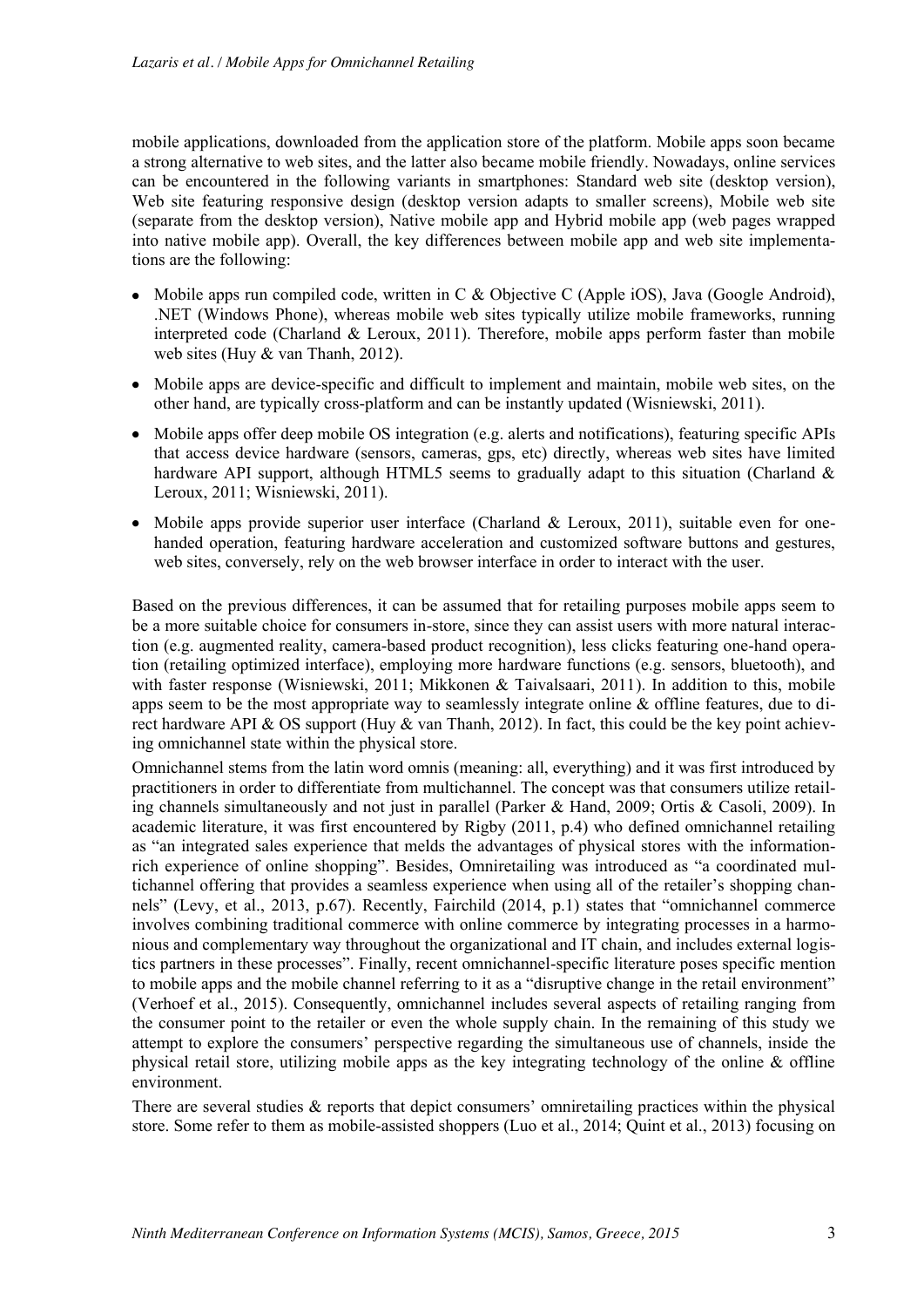consumers' efforts to assist themselves in-store. Other focus on the online practices they use (Wurmser, 2014; Lazaris et al., 2015) and there are also other studies that attempt to explain their behaviour (Agrebi & Jallais, 2015; Lazaris et al., 2014). All studies and reports agree that mobile plays an important role in in-store shopping and that there is a growing percentage of consumers that adopts omniretailing practices (Adobe, 2013). Following these directions, our initial research question is whether consumers utilize not only mobile internet in-store but also mobile apps. Also, if there is a relationship between in-store internet frequency of use and retailing mobile apps frequency of use by shoppers. Related literature shows that enjoyment, behavioural intention to use mobile internet, educational level, subscription of a flat rate and ease of use are correlated with mobile internet usage criteria (Gerpott & Thomas, 2014). Ease of use is attributed to mobile apps (Charland & Leroux, 2011) and therefore we could assume that apps correlate with mobile internet usage criteria. In addition to this, it was found that mobile apps increase internet traffic to the provider's corresponding mobile website, and therefore mobile internet use (Xu et al., 2014). For that reason, if mobile apps were used in-store, it would also lead to increased in-store internet use. Therefore, the following research hypothesis is formulated:

#### *H1: There are statistically significant differences between shoppers with different levels of retailing mobile app frequency of use, in terms of their in-store Internet frequency of use levels.*

An aftermath of this hypothesis is what retailing-assisting mobile app users want to do with internet in-store. Previous insights suggest that they want to engage in omniretailing practices utilizing ecommerce technologies that they are familiar with from the online channel, seeking for the omnichannel experience. But which online practices  $\&$  technologies are most important for them? In a recent related business report, several omniretailing practices inside physical store are presented, with price comparison appearing to be the most favourite (Wurmser, 2014, p.11). The report referred to price comparison in-store, in relation to showrooming. Quint et al. (2013) were among the first that presented this topic in a report entitled: "Showrooming and the Rise of the Mobile-Assisted Shopper", where they also enlist other accompanying consumer practices. Showrooming, was only recently defined in academia by Rapp et al. (2015, p.360) as "a practice whereby consumers visit a brick-andmortar retail store to (1) evaluate products/services firsthand and (2) use mobile technology while instore to compare products for potential purchase via any number of channels". The study investigated the role of the salesperson towards this behaviour. Similarly, Luo et al. (2014) examined the showrooming intention of mobile-assisted shoppers in a multichannel retailing environment, regarding it as an important phenomenon, with pricing and employee knowledge competency to play an important role in it. At the same time, Willmott (2014) presented several statistical findings and reports that showrooming goes mainstream among mobile shoppers as a common practice.

Nonetheless, price comparison was also a favourite online practice years ago, when Burke (2002) investigated 128 different aspects of the shopping experience online & in-store, conducting a national survey with 2.120 online users. Price comparison online was considered "must have" for 28,1% of respondents and "should have" for 66,9% of them. Although the study incorporated in-store shopping features, price comparison was not included among them at that time probably because neither smartphones nor efficient online price comparison shopping engines existed. Also, price comparison was not included by Mahatanankoon et al. (2005) who explored consumer perception of 44 mobile applications at early days of m-commerce. Apart from price comparison and showrooming, several other research papers offer recommendations about mobile app features. Zhao & Balagué (2015) provided recommendations for branded mobile apps features and categorized them in tool-centric, game-centric, social-centric, m-commerce centric & design centric. Similarly, Magrath and McCormick (2013) presented a product & services design m-marketing design framework depicting several features for mobile fashion retail apps. Based on the previous studies and business reports, we selected 18 online practices and technologies that are compatible with omnichannel retailing, in order to rank and explore the importance that mobile retailing app consumers attach to them in-store. Consequently, based on previous literature, the following research hypotheses are formulated: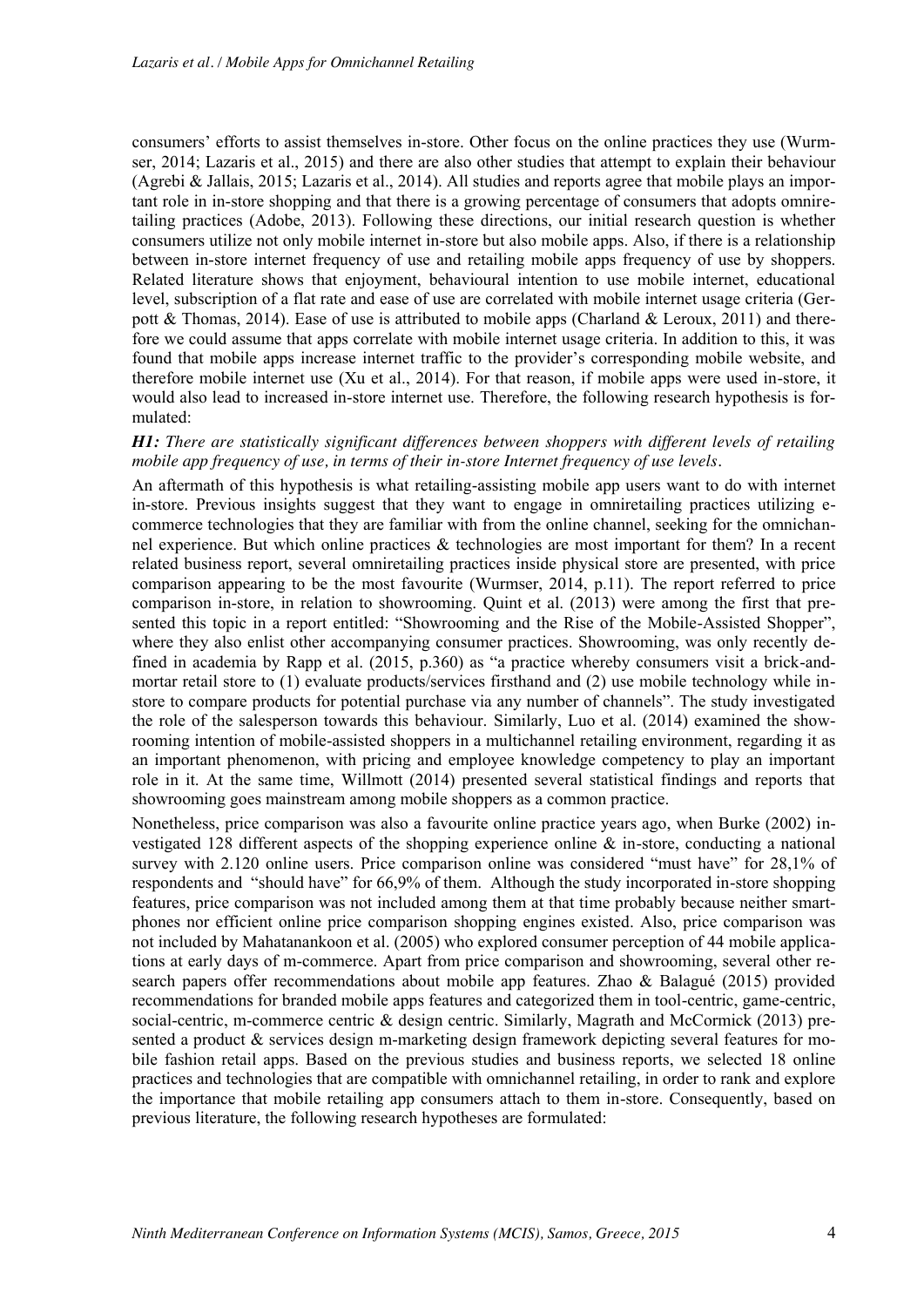*H2: There are statistically significant differences across a series of online practices & technologies applied inside physical stores in terms of the importance that in-store Internet retail mobile app assisted shoppers attach to them.*

In addition to this, we postulate that between retail mobile app and non mobile app assisted in-store internet shoppers significant differences exist. The reason for this is the nature of mobile apps, the additional hardware-assisted features that they support and the overall differentiated smartphone features, as presented above. Therefore, we also propose the subsequent hypothesis:

*H3: There are statistically significant differences between retail mobile app and non mobile app assisted in-store Internet shoppers in terms of the importance they attach to a series of online practices & technologies applied inside physical stores (18 sub-hypotheses in total, as the number of online practices & technologies).*

Next, a subsequent research question emerges: if price comparison and more specifically showrooming intention is high among in-store internet users, what could be done to prevent it? This subject remains an open issue and literature reveals several approaches that could be followed. Chiu et al. (2011) provided 3 effects that have an impact on cross-channel free-riding behaviour, a term similar to showrooming: searching for product information in retail channel and then purchasing it in another one (Chiu et al., 2011, p.1). According to their study, the "push" effect is consumers' perceived multichannel self-efficacy that positively influences showrooming. The "pull" effect is the attractiveness of competitor's physical retail store, which also has a positive effect on showrooming. In other words, a consumer may leave a store in order to purchase from another one which has more attractive store atmosphere. Finally, the "mooring" effect, which are lock-in levels within the retailer negatively impact showrooming. That is, factors that make it difficult for the consumer to switch to another retailer (e.g. time consuming or involving complicated procedures). Nevertheless, we should mention that this study only examined free-riding from the online channel to the offline one (research online, purchase offline). Next, Shukla & Babin (2013) discovered that regarding store switching behaviour, hedonic values are more important that utilitarian ones and, therefore, retailers should pay attention to the retail store environment in order to reduce consumer defection. In contrast, Heitz-Spahn (2013) addressed three motives to cross-channel free-riding behaviour: shopping convenience, flexibility and price comparison. Interestingly, they discover that channel aesthetics as components of store atmosphere, although important, do not influence retailer & channel choice and therefore showrooming. They also suggested that utilitarian motives (e.g. pricing) are more important than hedonic ones (e.g. design, ergonomics) towards this issue. They also proclaimed that mobile applications are turning to be a significant research direction towards this area.

At this point it should be noted that store atmosphere notion is applicable both online and offline, with different components and definitions characterizing it throughout the years. Eroglu & Machleit (1993), reported that store atmospherics consist of "all of the physical and non-physical elements of a store that can be controlled in order to enhance (or restrain) the behaviors of its occupants, both customers and employees". In parallel, Dailey (2004, p.796) stated that a web atmospheric cue is "comparable to a brick-and-mortar atmospheric cue and can be defined as any web interface component within an individual's perceptual field that stimulates one's senses". In fact, atmospherics also extend to the mobile domain in the form of m-atmospherics (Manganari et al., 2007).

Only recently, Pantano & Viassone (2015) considered store atmosphere & channels availability to impact purchase intention. These factors are also found to affect service quality perception, which is also affected by technology and/or salesperson interaction. The study concluded indicating that consumers evaluate all channels simultaneously and therefore retailers should integrate them seamlessly through the use of mobile technologies such as iBeacon, mobile apps and smartphones. In fact, they suggested that multichannel integration is the right step towards avoiding cross-channel free riding behaviour. Also, regarding multichannel integration, Zhang & Oh (2013) exploring customer switching behavior, proposed that retailers should focus on providing innovative cross-channel services in order to retain customers and enhancing service convenience. As far as service is concerned, Monteleone & Wolf-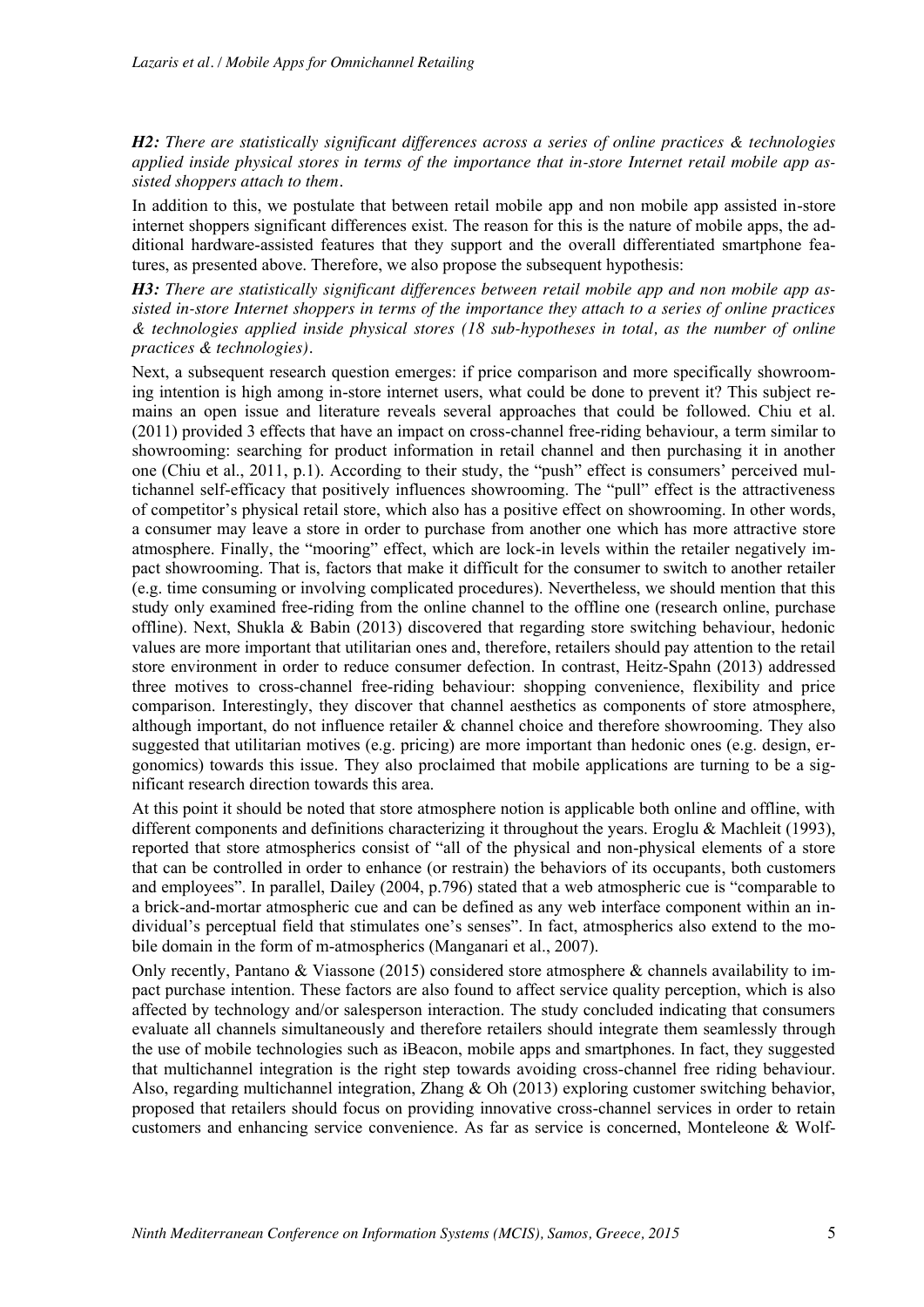erseberger (2012) suggested that although pricing is an important showrooming aspect, store associates and in-store assisting technologies play important role as well. Correspondingly, Rapp et al. (2015) elaborated on the relationship between showrooming and the salesperson and found out that retailers should invest in salesperson-consumer interaction through specific strategies and behaviours. In our case, we selected four criteria for consumers in order to purchase from a physical store, based on the previous showrooming-related factors: conventional store atmosphere, online store atmosphere, service support by salespeople utilizing sales supporting electronic technologies and a store's multichannel integration in order to create a seamless shopping experience. Store atmosphere in both offline & online variants was included, since in our case we investigate the omniretailing environment. The effect of retail salesperson was empowered with electronic technologies, in order to test omniretailing effects to him, too. It should be noted that although salespeople could be regarded as part of the conventional store atmosphere (human factor), in our case we examine them separately. The reason is twofold: to test human (e.g. personal selling techniques) vs environmental atmospheric effects and to separately examine the combination of human-technology effects on consumers' preferences. Omnichannel effects to showrooming were also incorporated as a criterion, based on its definition: a multichannel integration in order to create a seamless shopping experience (Levy, et al., 2013, p.67). As a result, our hypothesis is formulated as follows:

*H4: There are statistically significant differences between in-store internet users with different levels of showrooming intention, in terms of the importance they attach to conventional (H4.1) & online store atmosphere (H4.2), salespeople (H4.3) & omnichannel integration (H4.4) criteria in order to purchase from the physical store.*

Finally, it would be intriguing to discover if there are any differences regarding retailing mobile app and non app shoppers in relation to the previous offline purchase intention criteria. In other words, if retail mobile app assisted in-store internet shoppers attach more importance to each of these criteria in order to purchase from the physical store, in relation to non mobile app assisted in-store internet shoppers. That could be attributed to the enhanced mobile app UI and features, which could make these users to differ in terms of the previous criteria in relation to the others. Therefore, the following hypothesis could be originated:

*H5: There are statistically significant differences between mobile app and non mobile app assisted instore internet shoppers, in terms of the importance they attach to conventional (H5.1) & online store atmosphere (H5.2), salespeople (H5.3) & omnichannel integration (H5.4) criteria in order to purchase from a physical store.*

For testing the research hypotheses, the study employs an exploratory quantitative empirical research design that took place in Greece in November 2014, in the context of an annual ELTRUN - The E-Business Research Center eCommerce survey. The data collection instrument of the national survey was an online questionnaire which received 815 valid answers from Internet users. The questionnaire was created in the Google forms platform and internet users were invited to participate via e-mail campaigns, display banners on popular Greek news sites  $\&$  e-shops and social media. Questions included frequency of internet use at various channels, retailing-assisting mobile app utilization, as well as questions regarding 18 omniretailing practices & technologies within the physical store. These omniretailing practices & technologies were sorted according to the shopping process encounter, i.e. from the store entrance to the store checkout. Finally, they were asked about the importance they attach to the four aforementioned criteria, in order to purchase from a physical store. Statistical analysis was performed using SPSS version 20, and its outputs are presented and discussed at the following sections.

## **3 Findings And Discussion**

Descriptive statistics confirm the forecast that was made back in 2011 that mobile internet will surpass desktop internet usage by 2014 (Wisniewski, 2011): 86% choose mobile phones for internet utiliza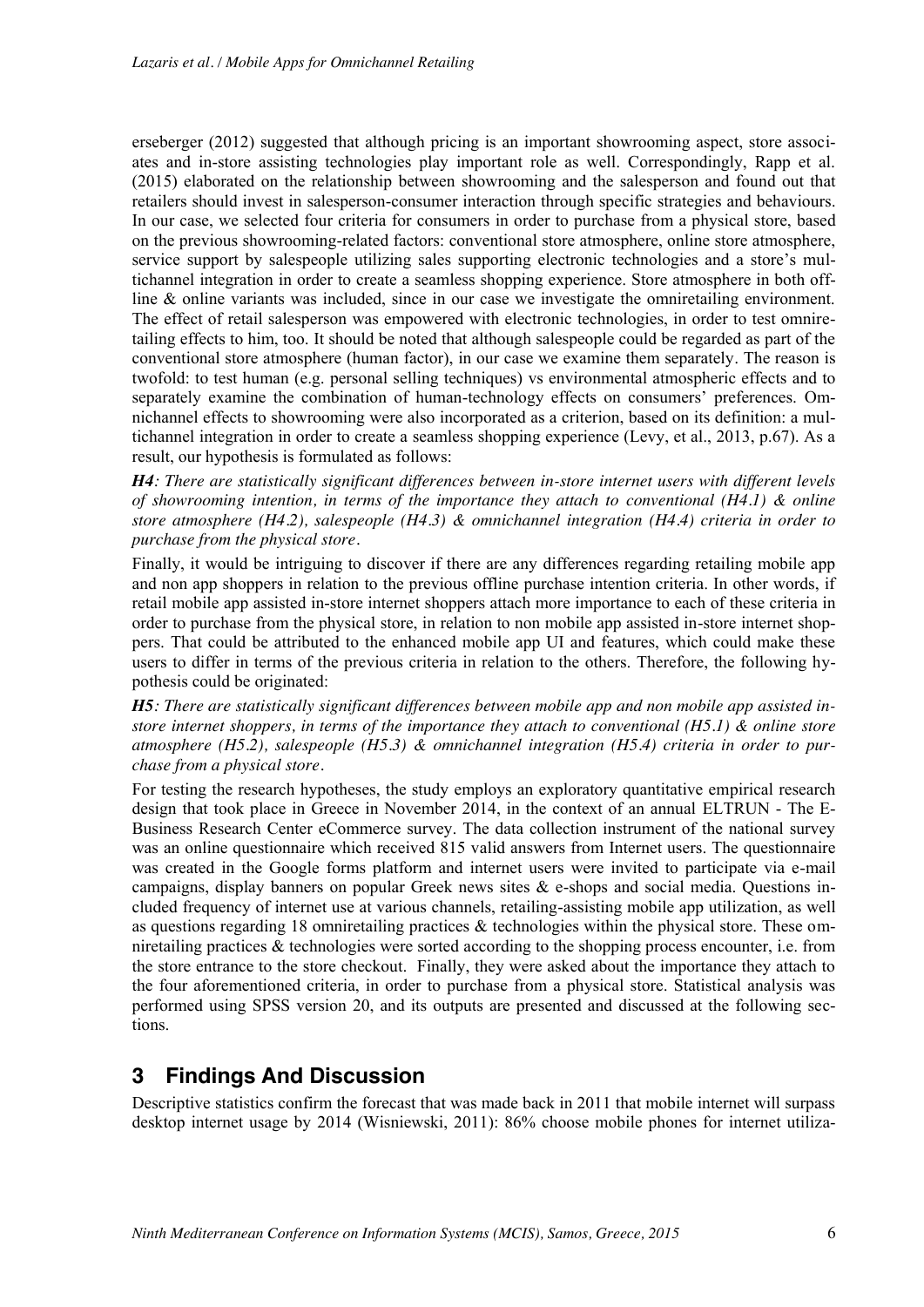tion, whereas 78% use desktops. It was also found that 80% of retailing mobile app users use internet in-store and 46% of them do it often. What's more, 70% of in-store internet users use retailing mobile apps in order to assist their purchases  $\&$  56% of them attach great importance to in-store retailassisting mobile app or mobile sites. Besides, 39% use them often, whereas 31% rarely. It seems obvious that they use them along with internet inside physical stores, in order to facilitate shopping, and 60% of them respond that they attach great importance to them. Our initial research question is partially answered by the previous descriptive statistics. Retailing mobile app consumers definitely utilize them in-store. However, in order to validate hypothesis H1 additional statistical tests should be applied. Specifically, ANOVA was performed in order to test whether there are significant statistical differences between shoppers with different frequency of retailing mobile apps use, in terms of their in-store internet use. Shoppers were separated into three groups in order to perform the test: Group 1: Non-app users, Group 2: Rare mobile retailing app users, Group 3: Frequent mobile retailing app users. Frequency of in-store internet use was measured on a 5-point likert scale. Descriptive statistics of these groups are shown in Table 1.

|          |     |       |                       |            | 95% Confidence Interval<br>for Mean     |       |                 |     |
|----------|-----|-------|-----------------------|------------|-----------------------------------------|-------|-----------------|-----|
|          |     | Mean  | <b>Std. Deviation</b> | Std. Error | Lower Bound Upper Bound Minimum Maximum |       |                 |     |
| Non      | 264 | 2,080 | .9419                 | .0580      | 1.965                                   | 2,194 | 1,0             | 4,0 |
| Rare     | 285 | 2,102 | .9606                 | .0569      | 1,990                                   | 2,214 | $\mathbf{u}$ ,0 | 4.0 |
| Frequent | 266 | 2,733 | .8469                 | .0519      | 2,631                                   | 2,835 | 1.0             | 4,0 |
| Total    | 815 | 2,301 | ,9658                 | ,0338      | 2,234                                   | 2,367 | 1,0             | 4,0 |

*Table 1: Descriptives of the Frequency of Internet use inside Physical Stores*

ANOVA results (Table 2) reveal that the null hypothesis is rejected (p value  $\leq$  .05), and that significant statistical differences exist only between frequent user group and all the others (Table 3).

|                | Sum of Squares | df  | Mean Square |        | Sig. |
|----------------|----------------|-----|-------------|--------|------|
| Between Groups | 73.922         |     | 36,961      | 43,786 | ,000 |
| Within Groups  | 685,428        | 812 | .844        |        |      |
| Total          | 759,350        | 814 |             |        |      |

*Table 2: ANOVA for Groups of Different Frequency of Internet use inside Physical Stores* 

|                                      |                                      | Dependent Variable: Frequency of Internet use inside Physical Stores - Tukey HSD |            |      |                         |                    |  |
|--------------------------------------|--------------------------------------|----------------------------------------------------------------------------------|------------|------|-------------------------|--------------------|--|
| (I) Frequency                        | $(J)$ Frequency                      |                                                                                  |            |      | 95% Confidence Interval |                    |  |
| of Mobile Re-<br>tailing Apps<br>use | of Mobile Re-<br>tailing Apps<br>use | Mean Difference<br>$(I-J)$                                                       | Std. Error | Sig. | Lower Bound             | <b>Upper Bound</b> |  |
| Non                                  | Rare                                 | $-.0222$                                                                         | .0785      | .957 | $-.206$                 | 162                |  |
|                                      | Frequent                             | $-.6535$                                                                         | .0798      | .000 | -,841                   | -,466              |  |
| Rare                                 | <b>Non</b>                           | .0222                                                                            | ,0785      | .957 | $-162$                  | .206               |  |
|                                      | Frequent                             | $-.6313$                                                                         | ,0783      | .000 | $-.815$                 | -,447              |  |
| Frequent                             | Non                                  | .6535                                                                            | .0798      | .000 | .466                    | .841               |  |
|                                      | Rare                                 | .6313                                                                            | ,0783      | .000 | ,447                    | .815               |  |

*Table 3: ANOVA Post Hoc Multiple Comparisons Test*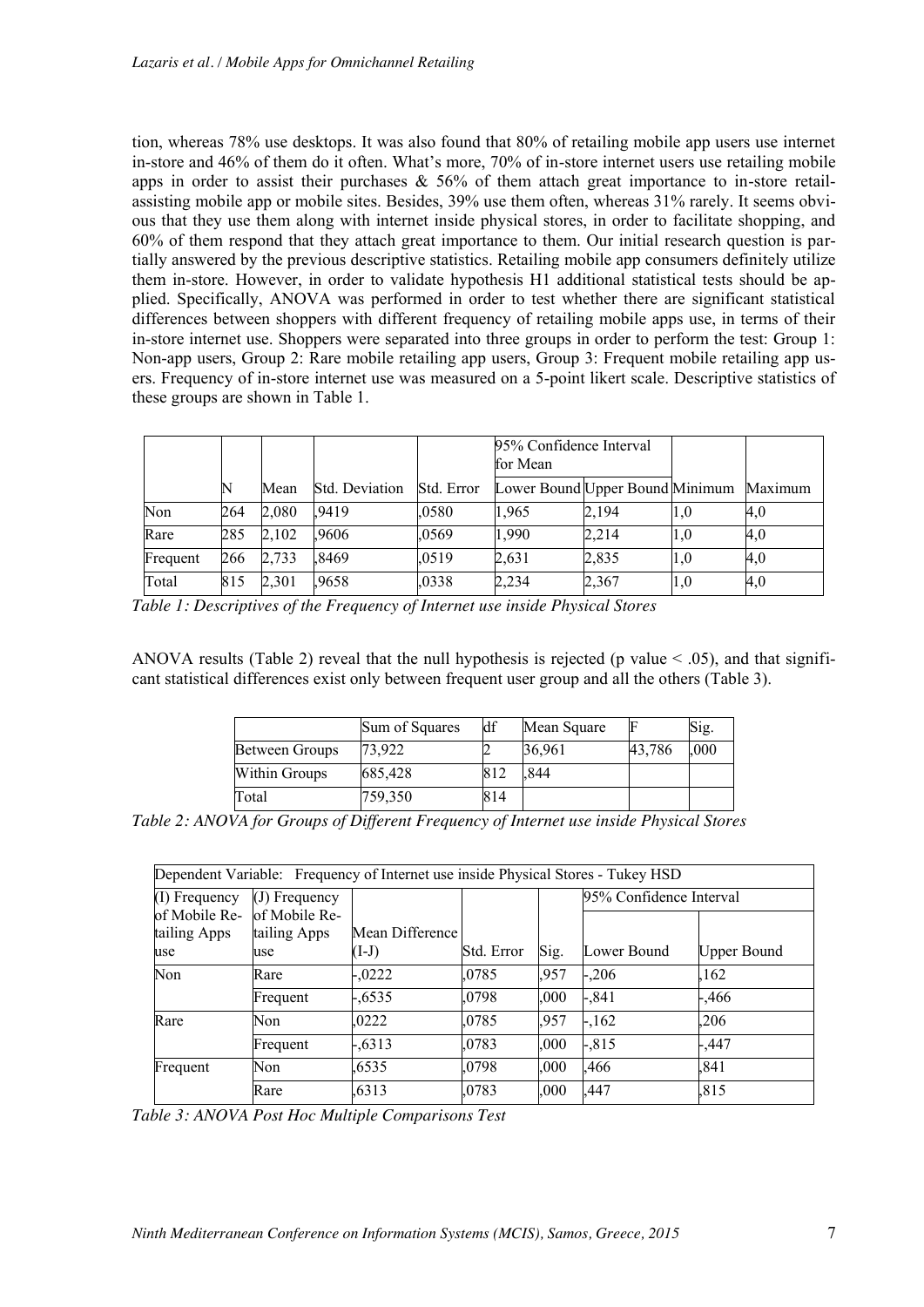

*Figure 1: Frequency of Mobile Retailing Apps - In-Store Internet Use Plot*

Drawing from the ANOVA results and also Figure 1 (Frequency of Mobile Retailing Apps - In-Store Internet Use Plot) we predict a positive correlation between mobile apps use and in-store internet use, which is statistically significant. Therefore, we validate our hypothesis by performing a correlation test. A Pearson product-moment correlation was run (Table 4) to determine the relationship between shoppers' mobile apps use and their in-store internet use, which was found to be significant  $(r = .273)$ .  $n = 815$ ,  $p < .05$ ). Consequently, hypothesis H1 is accepted.

|                             |                     | Frequency of Internet use<br>inside Physical Stores | Frequency of Mobile Re-<br>tailing Apps use |
|-----------------------------|---------------------|-----------------------------------------------------|---------------------------------------------|
| Frequency of Internet use   | Pearson Correlation |                                                     | .273                                        |
| inside Physical Stores      | $Sig. (2-tailed)$   |                                                     | .000                                        |
|                             |                     | 835                                                 | 815                                         |
| Frequency of Mobile Retail- | Pearson Correlation | .273                                                |                                             |
| ing Apps use                | Sig. (2-tailed)     | .000                                                |                                             |
|                             |                     | 815                                                 | 965                                         |

*Table 4: Pearson Correlation for Frequency of Mobile Retailing Apps - In-Store Internet Use*

In order to test hypothesis H2, we compared the 18 online practices  $\&$  technologies inside the physical stores separating them at 18 groups, while performing ANOVA between them, in terms of the importance that in-store Internet retail mobile app assisted users attach to them. In this way not only we will grade them in terms of mean scores, but also we can identify significant statistical differences between them.

|                          | Online practices $\&$ technologies applied inside physical stores                                                 | Mobile Retailing Non App<br>App Consumers Consum-<br>Means | ers Means |
|--------------------------|-------------------------------------------------------------------------------------------------------------------|------------------------------------------------------------|-----------|
| Importance               | 16. Fast electronic checkouts without queues                                                                      | 4,27                                                       | 3,96      |
| attached by<br>consumers | 3. Ability to buy in-store with internet prices, as a result of an elec-<br>tronic check-in in the physical store | 4,20                                                       | 3,99      |
|                          | 6. In-store price comparison, which could lead to showrooming                                                     | 4,09                                                       | 4,11      |
|                          | 1. Free in-store wifi                                                                                             | 3,91                                                       | 3,64      |
|                          | 11. Product stock electronic availability                                                                         | 3,89                                                       | 3,83      |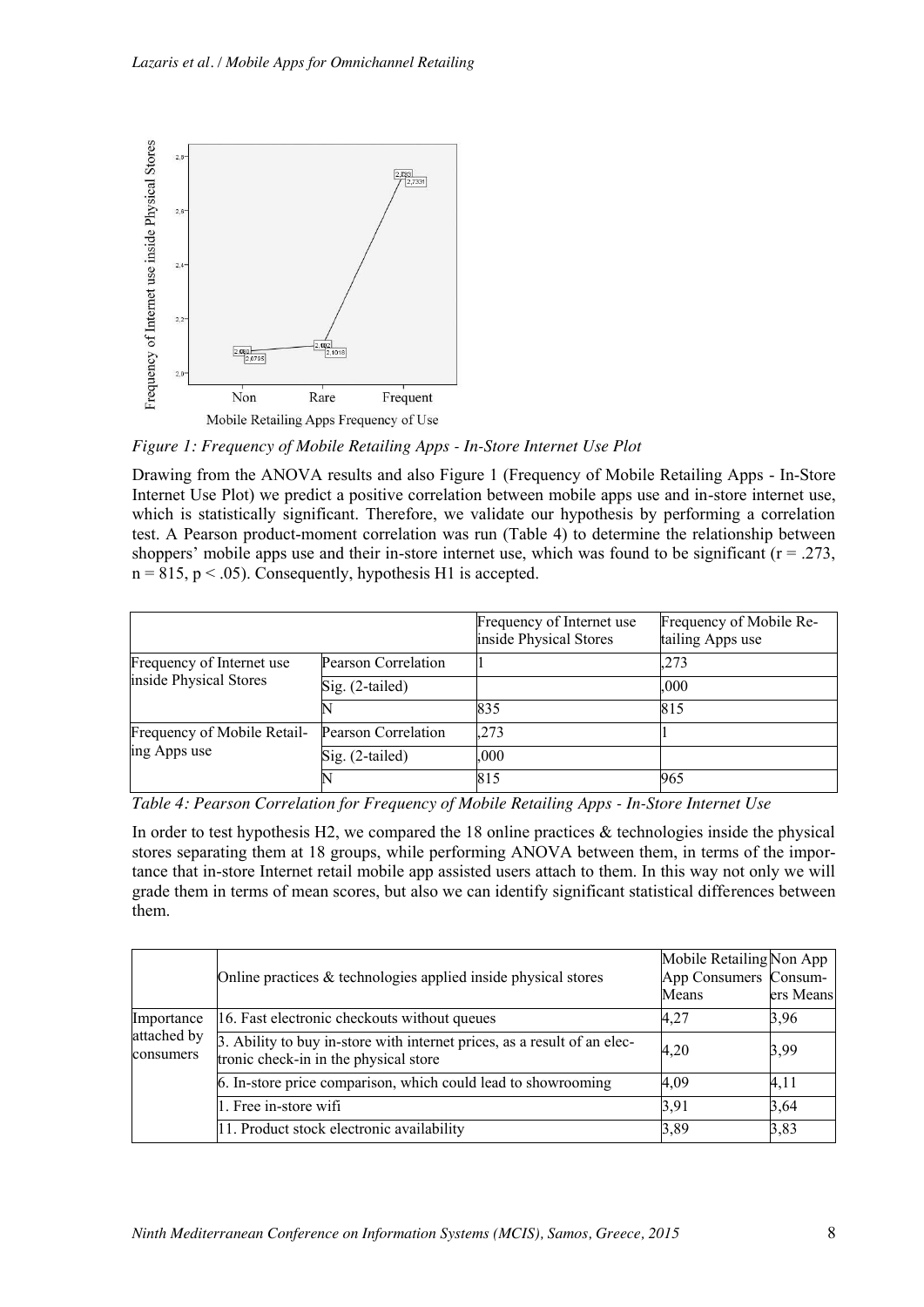| 15. Product electronic search $\&$ map navigation to them                                         | 3,82 | 3,75 |
|---------------------------------------------------------------------------------------------------|------|------|
| 4. Special prices, coupons, offer alerts at the store's entrance                                  | 3,80 | 3,93 |
| 12. Loyalty points electronic access                                                              | 3,67 | 4,01 |
| 14. In-store location-based offers                                                                | 3,59 | 3,76 |
| 8. Access to user opinions, product presentations & reviews                                       | 3,57 | 3,28 |
| 18. In-store retail-assisting mobile site (accessible via wifi) or mobile<br>app                  | 3,55 | 3,53 |
| 17. Mobile payments                                                                               | 3,52 | 3,11 |
| 5. Access to electronic profile $\&$ purchase history                                             | 3,46 | 2,95 |
| 13. Self-service assisting technologies                                                           | 3,43 | 3,17 |
| 7. Electronic recommender systems                                                                 | 3,28 | 2,51 |
| 9. Product/service posts and comments on social networks                                          | 3,13 | 2,65 |
| 10. Email send & receive                                                                          | 3,06 | 2,51 |
| 2. Electronic check-in in the physical store (e.g. via wifi, foursquare,<br>swarm, facebook, etc) | 2,83 | 2,51 |

*Table 5: Mean Ranking of Importance attached to Online Practices & Technologies Applied In-Store by Mobile Retailing App Consumers Vs Non App Consumers*

The ranking of these practices and technologies according to their mean scores is presented in Table 5. The three most preferred ones are "Fast electronic checkouts without queues", the "Ability to buy instore with internet prices, as a result of an electronic check-in in the physical store" and "In-store price comparison, which could lead to showrooming". It should be noted that they are the only ones with mean scores above 4 in the 5-point likert scale and that ANOVA post-hoc comparison showed that there are no significant statistical differences between them. In contrast, significant statistical differences do exist between these three practices and all the rest. The "Ability to buy in-store with internet prices, as a result of an electronic check-in in the physical store" also depicts consumers' price sensitivity, which strikingly elevates the "Electronic check-in in the physical store" feature from the last place (score: 2,83) to the second one (score: 4,20). In addition to this, we calculated the percentage of consumers that attach great importance (over 4 points at the 5-point likert scale) to the previous practices. It appears that "In-store price comparison, which could lead to showrooming" now comes first, surpassing the other two (Table 6). All these results advocate that hypothesis H2 is accepted.

Next, we aim at exploring hypothesis H3, that is whether the previous results differ in terms of whether the users utilize mobile apps for retailing or not. Our test sample consisted only in-store internet users, therefore it would be interesting to explore if web-only users have the same technology preferences with mobile app users. Table 5 depicts their preferences (mean scores) by comparison. We performed an independent samples t-test which showed that null hypothesis is rejected for 12 subhypotheses. As a result there are significant statistical differences between mobile app and non mobile app assisted in-store internet shoppers, in terms of the importance they attach to these 12 online practices & technologies applied inside physical stores. "In-store price comparison, which could lead to showrooming" practice ranks first among non retailing mobile app consumers and wasn't among the 12 ones supported by our hypotheses. Overall, the practices that didn't show significant statistical differences, and thus the related sub-hypotheses were rejected, were the following:

- 1. In-store price comparison, which could lead to showrooming
- 2. Product stock electronic availability
- 3. Product electronic search & map navigation to them
- 4. Special prices, coupons, offer alerts at the store's entrance
- 5. In-store location-based offers
- 6. In-store retail-assisting mobile site (accessible via wifi) or mobile app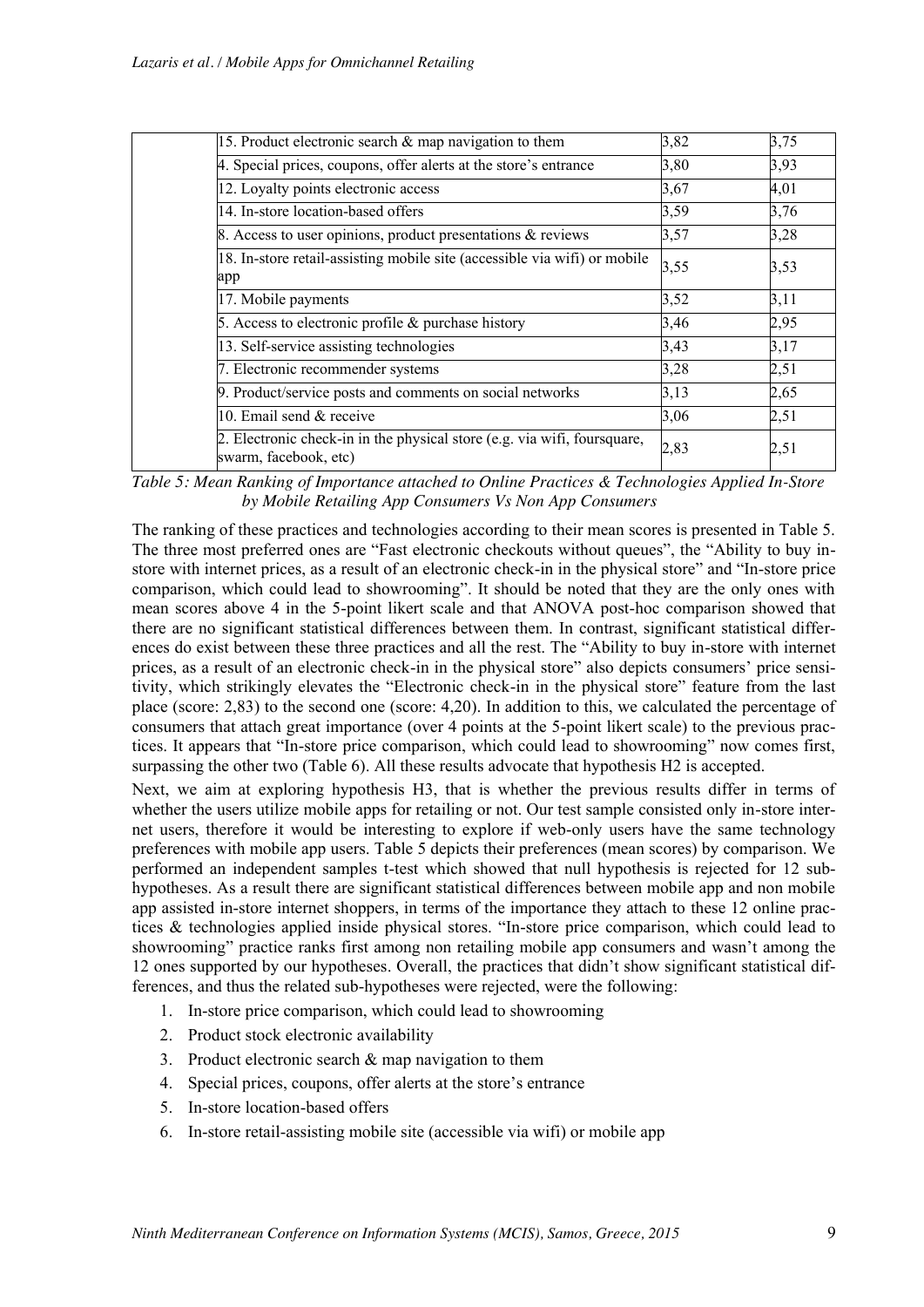Therefore, these practices are considered by both retail mobile app and non retail app customers to be of equal high importance. Furthermore, half of these technologies feature location-based services (#3, #4, #5). It seems that the attached importance to these services is equal to both user groups, although only mobile app consumers have full access to them (e.g. iBeacon, gps). This finding shows that these technologies should be implemented into both technology approaches (#6 verifies that, too). On the other hand, there is low availability of these types of apps in the application stores. Therefore, non app consumers may utilize apps if retailing apps that lie in these categories are available, since they share the same preferences for them as the other mobile app consumer group.

|                                                                                                                 | Mobile Retailing<br>App Consumers<br>Percentage | Non App Con-<br>sumers Percent-<br>age | Percentage<br>Differences |
|-----------------------------------------------------------------------------------------------------------------|-------------------------------------------------|----------------------------------------|---------------------------|
| 6. In-store price comparison, which could lead to<br>showrooming                                                | 83%                                             | 89%                                    | $-6\%$                    |
| 16. Fast electronic checkouts without queues                                                                    | 81%                                             | 67%                                    | 14%                       |
| 3. Ability to buy in-store with internet prices, as a<br>result of an electronic check-in in the physical store | 76%                                             | 78%                                    | $-1\%$                    |
| 11. Product stock electronic availability                                                                       | 71%                                             | 71%                                    | $0\%$                     |
| 4. Special prices, coupons, offer alerts at the store's<br>entrance                                             | 66%                                             | 76%                                    | $-10%$                    |
| 8. Access to user opinions, product presentations &<br>reviews                                                  | 63%                                             | 44%                                    | 18%                       |
| 1. Free in-store wifi                                                                                           | 62%                                             | 53%                                    | 9%                        |
| 12. Loyalty points electronic access                                                                            | 60%                                             | 67%                                    | $-6%$                     |
| 15. Product electronic search & map navigation to<br>them                                                       | 59%                                             | 63%                                    | $-4%$                     |
| 18. In-store retail-assisting mobile site (accessible via<br>wifi) or mobile app                                | 56%                                             | 63%                                    | $-7\%$                    |
| 14. In-store location-based offers                                                                              | 54%                                             | 58%                                    | $-5%$                     |
| 17. Mobile payments                                                                                             | 51%                                             | 39%                                    | 12%                       |
| 5. Access to electronic profile & purchase history                                                              | 49%                                             | 39%                                    | 10%                       |
| 13. Self-service assisting technologies                                                                         | 49%                                             | 34%                                    | 15%                       |
| 7. Electronic recommender systems                                                                               | 45%                                             | 22%                                    | 22%                       |
| 10. Email send & receive                                                                                        | 38%                                             | 6%                                     | 32%                       |
| 9. Product/service posts and comments on social net-<br>works                                                   | 35%                                             | 23%                                    | 12%                       |
| 2. Electronic check-in in the physical store (e.g. via<br>wifi, foursquare, swarm, facebook, etc)               | 33%                                             | 22%                                    | 11%                       |

*Table 6: Percentage of Consumers that attach great importance to the Online Practices & Technologies Applied In-Store*

Finally, we calculated the percentage of non retail app users that regarded each technology of utmost importance (4 & 5 in the 5-point likert scale of preference). At Table 6 we rank these preferences, in comparison with mobile app users. In-store price comparison, which could lead to showrooming gathers the highest percentage of the sample that consider it to be of utmost importance, highest than retailer mobile app users (89% vs 83%). In addition to this, non app consumers score higher than mobile app ones regarding "In-store price comparison, which could lead to showrooming" in the mean scores (Table 5), which is striking since mobile apps feature easier price comparison techniques, e.g. through camera barcode recognition. That could be attributed to either low performance of mobile apps in this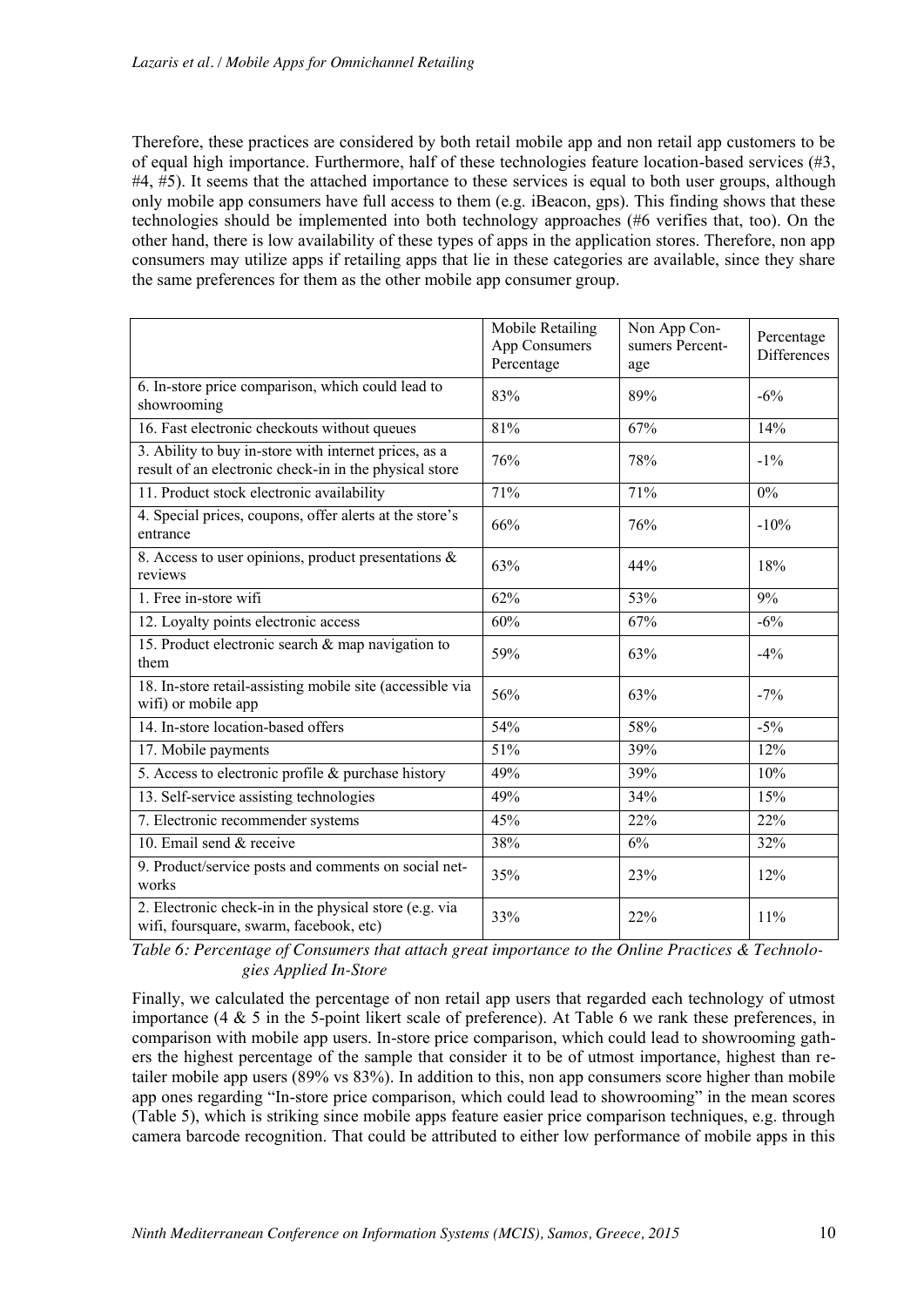category (e.g. troublesome barcode recognition) or higher desire for appropriate apps by non app consumers because they do not have them available.

Finally, we observe that "Email send & receive" & "Electronic recommender systems" are the two technologies with the highest differences in percentages of users that regarded each technology of utmost importance  $(32\% \& 22\%$  respectively). The differences are in favour of retailing mobile app consumers, which, in the case of email, indicates that these users attach more importance to checking emails via apps in-store than the others, since apps provide push mechanism though the OS, which is more efficient. However, email activities rank  $17<sup>th</sup>$  at our standings. The higher percentage of user preference to "Electronic recommender systems" probably indicates that it is a feature best implemented through apps, since it involves more complicated functionalities and UI.

Next, drawing from our results regarding in-store price comparison, which could lead to showrooming, we aim at testing hypothesis H4 regarding showrooming intention. For this purpose we performed an independent samples t-test between the respondents group that attach high importance to in-store price comparison, which could lead to showrooming and those that don't. Results show that in-store internet users that attach great significance to in-store price comparison, which could lead them to showrooming, consider service support by salespeople utilizing sales supporting electronic technologies (H4.3) and a store's multichannel integration in order to create a seamless shopping experience (H4.4) more important than those that don't attach great significance to it (Table 8). Salespeople utilizing sales supporting electronic technologies is considered to be the most important (Table 7). In contrast, there are no statistically significant differences between these consumer groups in terms of the importance they attach to online & offline store atmosphere in order to purchase from a physical store (Table 8). Therefore, sub-hypotheses H4.1 & H4.2 are rejected.

|                                                     | In-store price comparison, which |     |       | Std. Devia- Std. Error |       |
|-----------------------------------------------------|----------------------------------|-----|-------|------------------------|-------|
|                                                     | could lead to showrooming        | N   | Mean  | tion                   | Mean  |
| Store's conventional atmosphere                     | $>= 4.0$                         | 523 | 3,780 | 1,1225                 | .0491 |
|                                                     | < 4,0                            | 78  | 3,885 | .6026                  | .0682 |
| Service support by salespeople utilizing $\geq 4.0$ |                                  | 523 | 4,340 | .9091                  | .0398 |
| sales supporting electronic technologies $\leq 4.0$ |                                  | 88  | 3,886 | ,8767                  | .0935 |
| Online store's atmosphere                           | $>= 4.0$                         | 523 | 3,975 | 1,1130                 | .0487 |
|                                                     | < 4,0                            | 88  | 4,000 | .6781                  | .0723 |
| Multichannel integration in order to                | $>= 4.0$                         | 523 | 4,036 | .9926                  | .0434 |
| create a seamless shopping experience               | < 4,0                            | 78  | 3,756 | ,9828                  | ,1113 |

*Table 7: Descriptives of offline purchase intention criteria between in-store internet users with different levels of showrooming intention*

|                                  |                         |          | t-test for Equality of Means |                |                                |            |                |                            |  |  |
|----------------------------------|-------------------------|----------|------------------------------|----------------|--------------------------------|------------|----------------|----------------------------|--|--|
|                                  |                         |          |                              | Sig.<br>$(2 -$ | Mean Differ-Std. Error<br>ence | Difference | the Difference | 95% Confidence Interval of |  |  |
|                                  |                         |          | df                           | tailed)        |                                |            | Lower          | Upper                      |  |  |
| Store's conven-<br>tional atmos- | Eq. var.<br>assumed     | $-.805$  | 599                          | .421           | $-1045$                        | .1299      | $-.3595$       | ,1505                      |  |  |
| phere                            | Eq. var. not<br>assumed | $-1,243$ | 170,572                      | .215           | $-1045$                        | .0841      | $-.2704$       | .0614                      |  |  |
| Service support                  | Eq. var.<br>assumed     | 4,356    | 609                          | .000           | .4540                          | 1042       | .2493          | ,6587                      |  |  |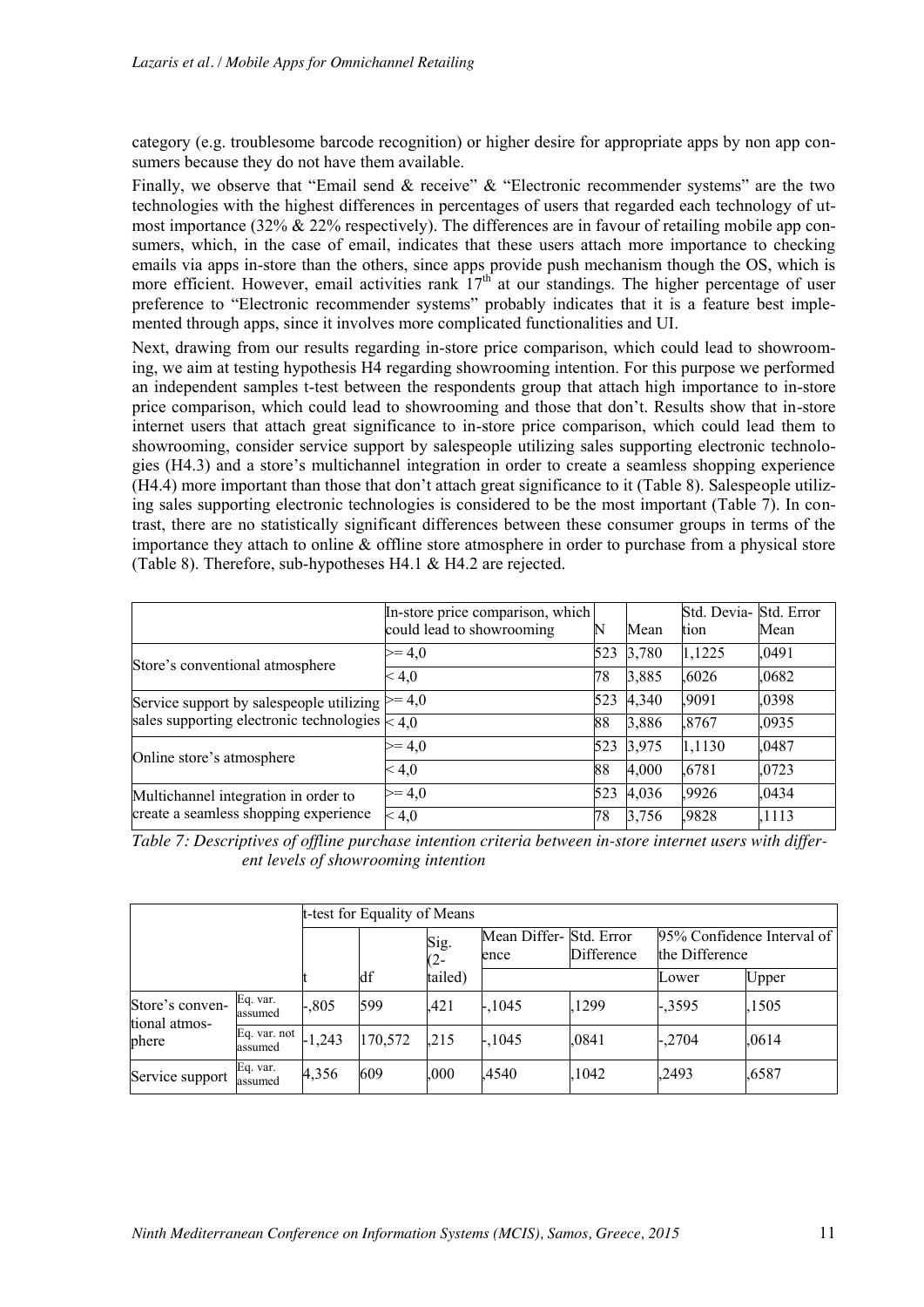| by salespeople<br>utilizing sales<br>supporting elec-<br>tronic technolo-<br>gies | Eq. var. not<br>assumed | 4,470  | 120,674 | .000 | 4540     | .1016 | 2529     | .6550 |
|-----------------------------------------------------------------------------------|-------------------------|--------|---------|------|----------|-------|----------|-------|
| Online store's                                                                    | Eq. var.<br>assumed     | $-203$ | 609     | .839 | $-.0249$ | .1223 | $-.2651$ | .2154 |
| atmosphere                                                                        | Eq. var. not<br>assumed | $-285$ | 177,683 | .776 | $-.0249$ | .0871 | $-1968$  | .1471 |
| Multichannel<br>integration in                                                    | Eq. var.<br>assumed     | 2,326  | 599     | ,020 | .2799    | .1203 | .0436    | .5162 |
| order to create a<br>seamless shop-<br>ping experience                            | Eq. var. not<br>assumed | 2,344  | 101,863 | ,021 | .2799    | 1194  | .0430    | .5168 |

*Table 8: T-Test between in-store internet users with different levels of showrooming intention regarding offline purchase intention criteria* 

We also performed Pearson's correlation for each of the aforementioned criteria, regarding showrooming intention. Results reveal that there is a positive correlation between showrooming intention and importance attached to service support by salespeople utilizing sales supporting electronic technologies in order to purchase from a physical store, which is statistically significant ( $r = .244$ ,  $n = 611$ ,  $p <$ .05). In addition, there is a positive correlation between showrooming intention and importance attached to a store's multichannel integration in order to create a seamless shopping experience in order to purchase from a physical store ( $r = .187$ ,  $n = 611$ ,  $p < .05$ ). On the contrary, there is no positive correlation between showrooming intention and importance attached to a store's online ( $r = .033$ ,  $n = 611$ ,  $p=0.410$ ) & offline (r = .043, n = 611, p=0.292) store atmosphere in order to purchase from a physical store.

Last but not least, regarding hypothesis H5, we perform an independent samples t-test between mobile retailing app users and non app users regarding the same criteria of hypothesis H4. It turns out that there are statistically significant differences between mobile app and non mobile app assisted in-store internet shoppers, only in terms of the importance they attach to online store atmosphere (H5.2) in order to purchase offline (Table 9). This result probably indicates that due to the additional and superior UI that mobile app assisted in-store internet shoppers interact, they respond more to online atmospherics, in order to purchase from the physical store. Thus, only sub-hypothesis H5.2 is accepted.

|                                               |                              |       | t-test for Equality of Means |         |                                                            |       |                                                |       |
|-----------------------------------------------|------------------------------|-------|------------------------------|---------|------------------------------------------------------------|-------|------------------------------------------------|-------|
|                                               |                              |       |                              |         | Std. Error<br>Sig.<br>Mean<br>$(2 -$<br>Differ-<br>Differ- |       | 95% Confidence Inter-<br>val of the Difference |       |
|                                               |                              |       | df                           | tailed) | ence                                                       | ence  | Lower                                          | Upper |
| Store's conventional<br>atmosphere            | Eq. var.<br>assumed          | ,302  | 608                          | .763    | .0289                                                      | .0957 | $-1590$                                        | ,2168 |
|                                               | Eq. var.<br>not as-<br>sumed | .279  | 279,119                      | ,780    | .0289                                                      | .1036 | $-.1750$                                       | .2328 |
| Service support by<br>salespeople utilizing   | Eq. var.<br>assumed          | ,952  | 618                          | .341    | .0774                                                      | .0813 | $-.0822$                                       | .2369 |
| sales supporting elec-<br>tronic technologies | Eq. var.<br>not as-<br>sumed | .921  | 305,154                      | ,358    | .0774                                                      | .0840 | $-.0880$                                       | .2427 |
| Online store's atmos-<br>phere                | Eq. var.<br>assumed          | 3,923 | 609                          | ,000    | ,3663                                                      | .0934 | ,1830                                          | .5497 |
|                                               | Eq. var.<br>not as-<br>sumed | 3,355 | 246,478                      | .001    | ,3663                                                      | ,1092 | .1513                                          | 5814  |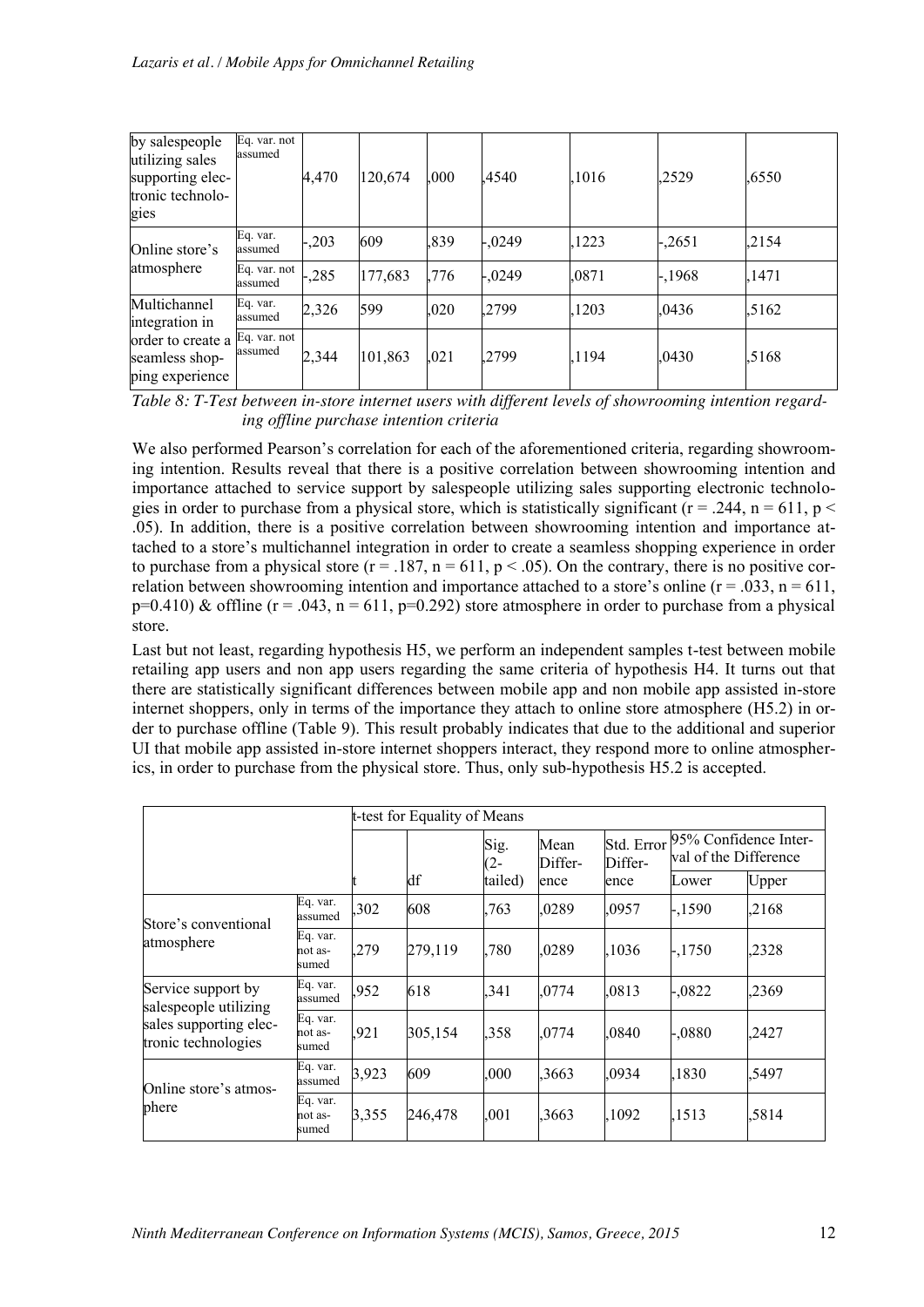| Multichannel integra-<br>tion in order to create a | Eq. var.<br>assumed          |     | 608     | .893 | .0121 | .0903 | $-.1651$ | 1894 |
|----------------------------------------------------|------------------------------|-----|---------|------|-------|-------|----------|------|
| seamless shopping ex-<br>perience                  | Eq. var.<br>not as-<br>sumed | 136 | 309,261 | .892 | .0121 | 0891  | $-.1632$ | 1875 |

*Table 9: T-Test between Mobile Retailing App Consumers and Non App Consumers regarding offline purchase intention criteria*

## **4 Implications for Retail Entrepreneurs**

The present study provides several managerial implications for mobile app entrepreneurs, as well as retail managers alike, towards developing the future retail store. Retailing mobile apps that provide consumer assisting features are still at their infancy. Mobile app developers should focus not only providing a supplemental shopping assistant interface, but also integrate this interface with hardware features that blend the physical and the online world seamlessly. In that way, they could provide the best of the two worlds, creating a superior shopping environment that could deter showrooming and provide added-value services. It should be noted that some retailers have already leveraged mobile apps as omniretailing assisting technologies either by providing in-store location based services & promotions (e.g. Apple stores app, Macy's Shopbeacon, Carrefour China app), loyalty points & social media integration (Guess Mobile app) or augmented reality support (American Apparel).

Observing Tables 5&6 we can extract several guidelines regarding the features that omniretailing mobile apps should offer. More specifically, they should offer deep integration with backend IS and POS systems in order to facilitate fast checkouts, unified pricing and realtime stock availability. Additional technologies such as in-store location based services are second runners, but shouldn't be neglected, either.

In addition to this, it seems that mobile apps could prove to be even more beneficial for store associates. Consumers value the salespeople-technology combination the most, therefore mobile apps could empower employees in a more powerful fashion. In that case, apps could be more effective by utilizing them on tablets, in order to provide a more spacious UI. Regarding, showrooming avoidance, literature also shows that specific personal selling techniques & strategies should also be adopted by salespeople, since technology on its own is not enough (Rapp et al., 2015). Therefore, retailers should invest on their human capital, while transforming into omniretailers, embracing omnichannel retailing principles and guidelines. Taking into consideration Table 6, we should advice mobile app entrepreneurs to offer anti-showrooming services for salespeople's mobile devices. Indicatively, these could include price comparison and price matching functionalities. Towards these directions, new apps, mainly for salespeople tablets, start to emerge (e.g. Shopkeep, Entersoft Mobile Retail Sales Assistant).

In sum, the future retail store should offer deep omnichannel integration, providing a 360 degree view of the customers (e.g. incorporating universal analytics), unifying the offline and the online shopping experience. To that end, new omniretailing software platforms were recently introduced aiming at merging online & offline operations providing universal analytics (e.g. Euclid Analytics, Index, RetailNext, Prism). This integration could additionally be assisted with the use of apps, but stores should be also enhanced with supplemental technologies that offer location-based services (e.g. iBeacon), efficient & beneficial electronic check-in for consumers, as well as fast electronic checkouts without queues. Towards the last direction, the store could support mobile payments, or even eliminate checkouts completely. In vision of that, a recent Amazon patent (Amazon, 2015), employing RFID technology and ubiquitous video cameras, shows that the online retailer may attempt to disrupt the physical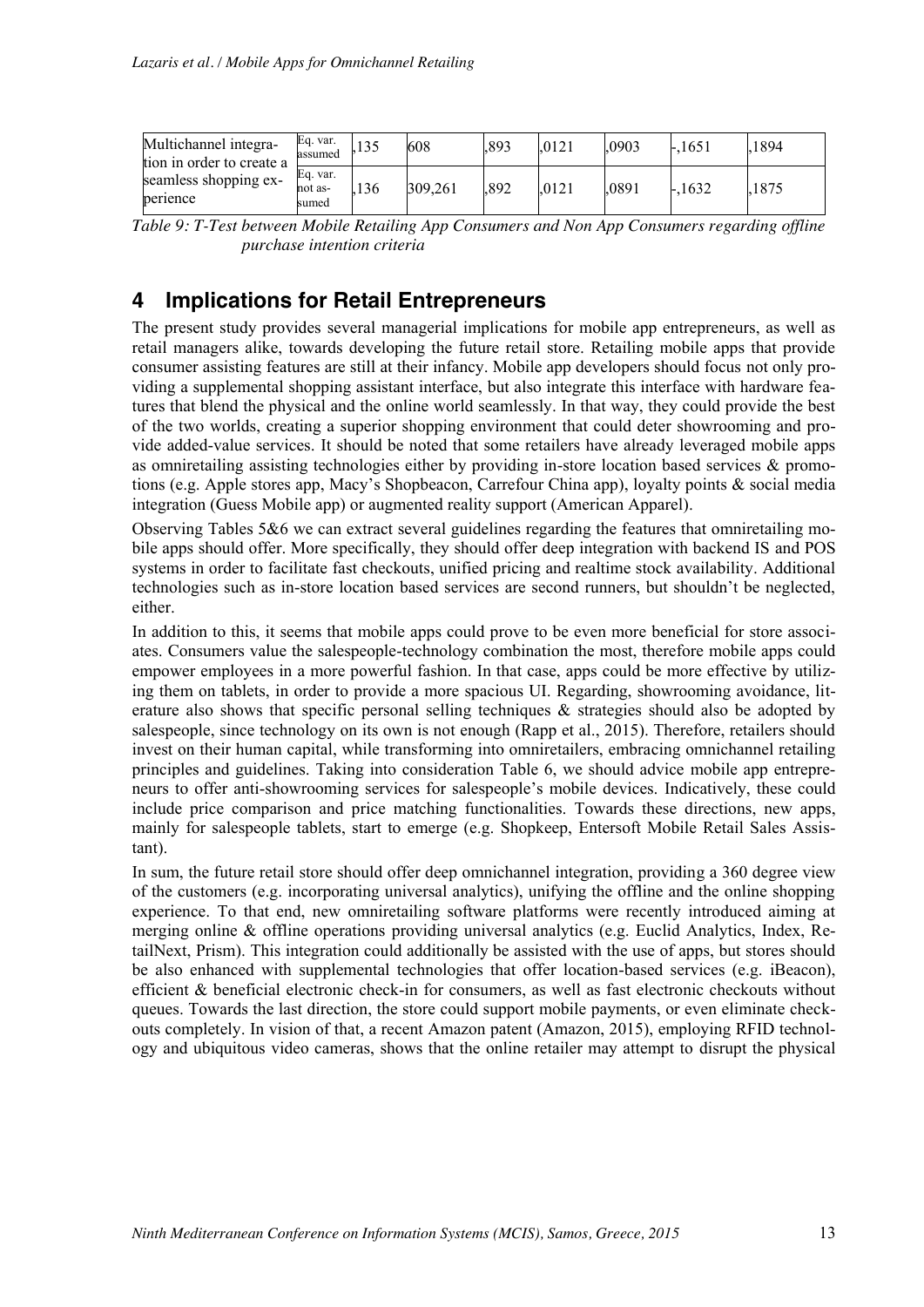retail domain towards that direction by opening bricks 'n' mortar stores<sup>3</sup> that offer automated checkouts<sup>4</sup>.

### **5 Conclusions, Limitations and Future Research**

As E-Commerce practices are desired by consumers in the physical stores, retailing mobile apps seem to play an important role in this behaviour, integrating retail channels. Increased use of these apps has been found to take place in-stores, accompanied with increased use of mobile internet. Price-centric apps dominate users' preferences with "In-store price comparison, which could lead to showrooming" to gather the largest percentage of them that regard it of utmost importance. Hence, showrooming intention is high among in-store internet users, both retailing mobile app and non app ones. Interestingly, for that target consumer group (high showrooming intent), service support by salespeople utilizing sales supporting electronic technologies and omnichannel integration were found to be regarded as more important than the group that didn't care about showrooming. This finding leads us to believe that apart from price-matching strategies (since these consumers seem to be price-centric), increased importance should be placed at the role of salespeople in the physical store, as well as at omnichannel integration strategies.

Regarding the role of salespeople, the results are consistent with related studies (Zhang & Oh, 2013; Monteleone & Wolferseberger, 2012; Rapp et al., 2015; Pantano & Viassone, 2015) which emphasized on the dominant role that store associates play, coping with that emerging consumer behaviour. In particular, Zhang & Oh (2013) stressed on the role of service support, Monteleone & Wolferseberger (2012) on salespeople assisting technologies, Rapp et al. (2015) on salesperson-consumer interaction and Pantano & Viassone (2015) on service quality perception as an outcome of technology and/or salesperson interaction. Therefore, our criterion of "Service support by salespeople utilizing sales supporting electronic technologies" is validated as a means of battling showrooming, since users that tend to engage in such behaviour attach significantly more importance to it (more than any other criteria) in order to purchase from the physical store that they have visited.

As far as the omnichannel integration criterion in concerned, that is, a store's multichannel integration in order to provide a seamless shopping experience, Pantano & Viassone (2015) provided empirical evidence that it can prevent showrooming and suggested the use of channel integrating technologies to accomplish it (iBeacon, mobile apps and smartphones). This finding is also consistent with our statistical findings regarding these technologies that gather increased attention by consumers. In addition to this, Zhang & Oh (2013) also suggested that cross-channel services lead to customer retain. Nevertheless, Chiu et al. (2011) found that multichannel self-efficacy positively affects showrooming; therefore multichannel integration should be carried out cautiously. On the other hand, store atmosphere, both in conventional and online variants, though considered important, it doesn't attract consumers with showrooming intention more than the others. However, these results are not consistent with Shukla  $\&$ Babin (2013), Pantano & Viassone (2015) and Chiu et al. (2011) findings indicating that store atmosphere affects showrooming. On the contrary, they are in line with Heitz-Spahn (2013) claims that channel aesthetics as components of store atmosphere do not influence cross-channel free-riding behaviour. However, they propose that this behaviour could be fought with appropriate mobile applications.

-

<sup>3</sup> http://www.theguardian.com/technology/2015/feb/03/amazons-first-store-opens-indiana

<sup>4</sup>http://www.retailwire.com/discussion/18195/could-amazons-brick-and-mortar-invention-eliminate-checkoutlines?utm\_campaign=RW%20Discussions&utm\_content=13995290&utm\_medium=social&utm\_source=twitter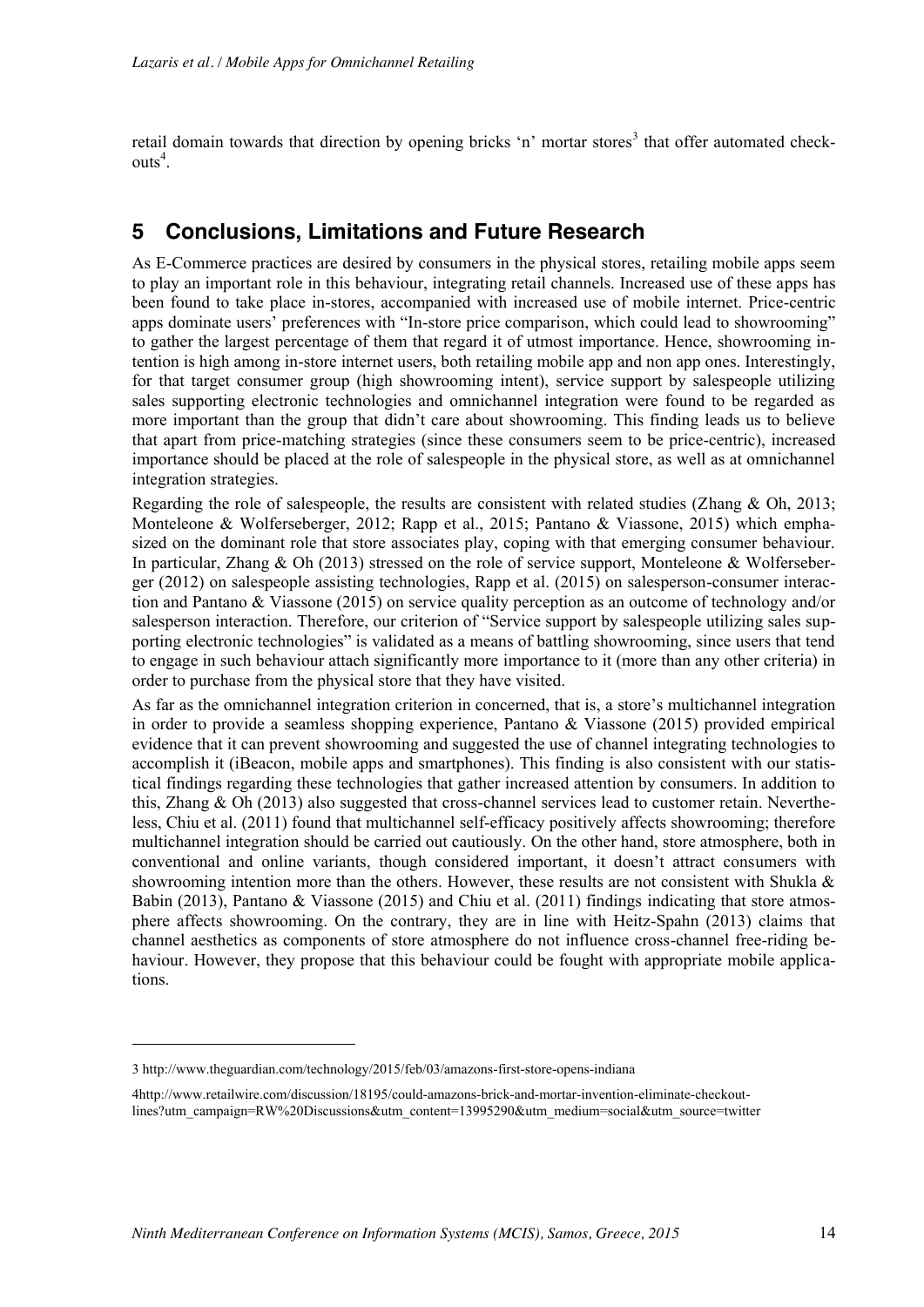Captivatingly, retailing mobile apps in-store internet users regard a store's online store atmosphere of utmost importance in order to purchase from that store's physical counterpart. The importance mean score they attach is even higher than the store's conventional store atmosphere equivalent. What's more, among this consumer group and those that don't use retailing mobile apps, there were found to be statistical differences only regarding the online store atmosphere's importance in order to purchase offline. As a result, that could mean that proper mobile app atmospherics could also influence retailing mobile app consumers' showrooming intention in-store.

The study encloses several limitations that are mainly attributed to the research setting and method. First of all, our sample consisted of solely internet users and, therefore, our results cannot be generalised to the whole population, who may not be interested in online practices within physical stores. In addition to this, consumers were asked which practices & technologies they considered most important in-store and not which they actually employ. The reason for that was the availability of most practices & technologies, which were too advanced at that time for stores to support them, especially in the form of mobile apps. For that reason, consumers could respond differently if they had actual experience of them in the conventional shopping environment. Last but not least, to the best of our knowledge, the store atmosphere notion has not been transferred to the mobile apps domain. While web atmospherics components could be applied to mobile web one with little modifications (Manganari et al., 2007), mobile apps, as discussed, provide features unique to the online world that may influence our online atmosphere-related results.

In order to verify and expand our findings, researchers are encouraged to employ experimental design approaches in real physical stores, in order to test omniretailing effects in practice. Field experiments should definitely exploit the use of retailing mobile apps, since they are the most suitable choice towards blending physical with virtual experiences. Also, the interplay of multiple atmospheric cues, both online & offline, through omnichannel integration remain unexplored. Hence, in would be intriguing to explore consumer behaviour and the showrooming phenomenon specifically, inside the future retail store, where the Omnichannel Retailing Store Atmosphere is present.

#### References

- Adobe. (2013). *Mobile shopping: retail app usage on the rise*. Retrieved from http://blogs.adobe.com/digitalpublishing/2013/01/mobile-shopping-retail-app-usage-on-therise.html
- Amazon. (2015). *Transitioning items from a materials handling facility*. Retrieved from https://www.google.com/patents/US20150012396
- Agrebi, S., & Jallais, J. (2015). "Explain the intention to use smartphones for mobile shopping." *Journal of Retailing and Consumer Services*, *22*, 16–23.
- Burke, R. R. (2002). "Technology and the Customer Interface: What Consumers Want in the Physical and Virtual Store." *Journal of the Academy of Marketing Science*, *30*(4), 411–432.
- Charland, A., & Leroux, B. (2011). "Mobile application development." *Communications of the ACM*, *54*(5), 49.
- Chiu, H.-C., Hsieh, Y.-C., Roan, J., Tseng, K.-J., & Hsieh, J.-K. (2011). "The challenge for multichannel services: Cross-channel free-riding behavior." *Electronic Commerce Research and Applications*, *10*(2), 268–277.
- Dailey, L. (2004). "Navigational web atmospherics." *Journal of Business Research*, *57*(7), 795–803.
- Eroglu, S. A., & Machleit, K. A. (1993). "Atmospheric Factors in the Retail Environment: Sights, Sounds and Smells." *Advances in Consumer Research*, *20*(1), 34.
- Fairchild, A. M. (2014). "Extending the Network: Defining Product Delivery Partnering Preferences for Omni-channel Commerce." *Procedia Technology*, *16*, 447–451.
- Gerpott, T. J., & Thomas, S. (2014). "Empirical research on mobile Internet usage: A meta-analysis of the literature." *Telecommunications Policy*, *38*(3), 291–310.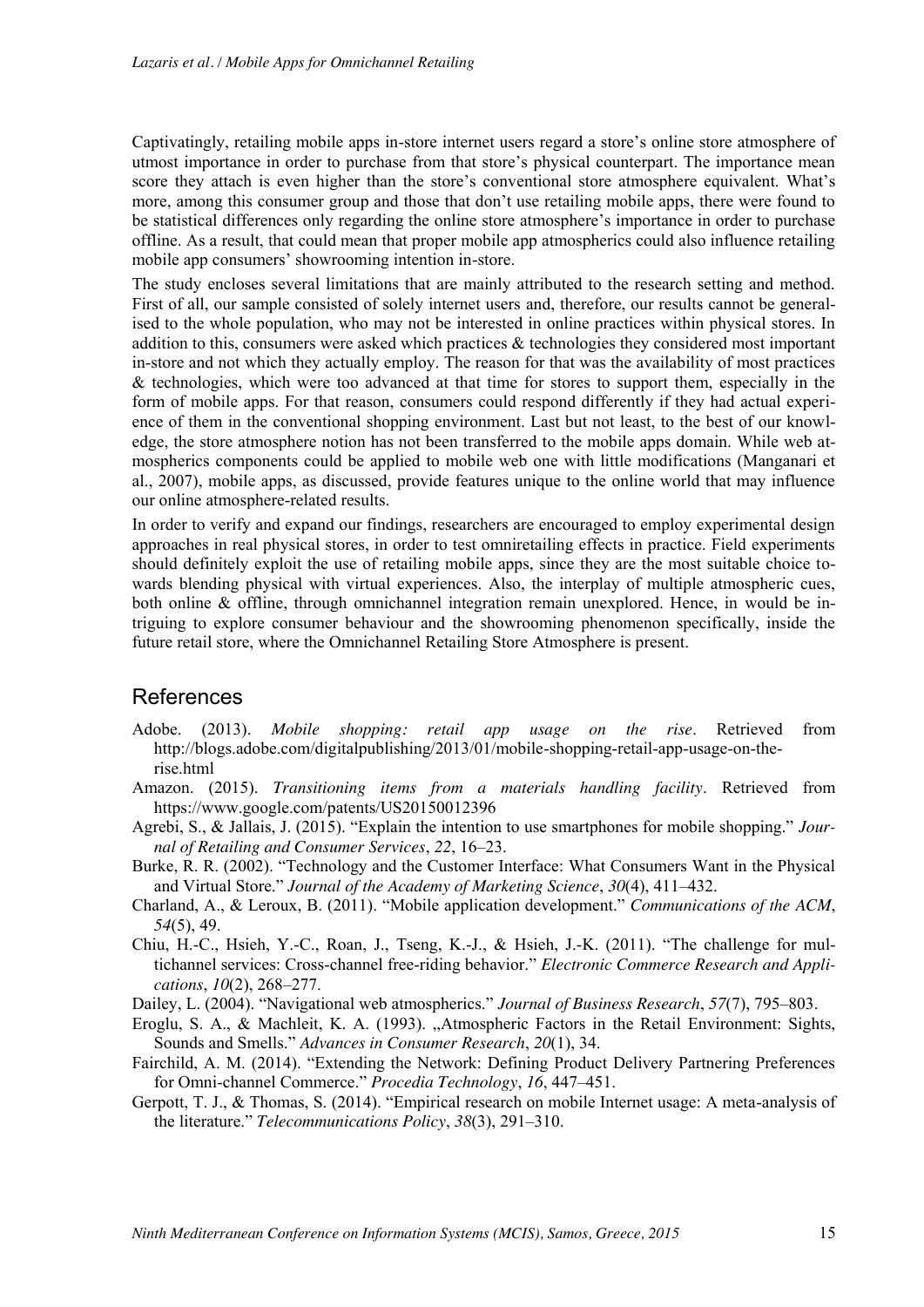- Heitz-Spahn, S. (2013). "Cross-channel free-riding consumer behavior in a multichannel environment: An investigation of shopping motives, sociodemographics and product categories." *Journal of Retailing and Consumer Services*, *20*(6), 570–578.
- Huy, N. P., & vanThanh, D. (2012). "Evaluation of mobile app paradigms." In *Proceedings of the 10th International Conference on Advances in Mobile Computing & Multimedia - MoMM '12* (p. 25). New York, New York, USA: ACM Press.
- Lazaris, C., Vrechopoulos, A., Doukidis, G., & Fraidaki, K. (2015). "The Interplay of Omniretailing & Store Atmosphere on Consumers' Purchase Intention towards the Physical Retail Store." In *12th European, Mediterranean & Middle Eastern Conference on Information Systems (EMCIS)*. Athens, Greece.
- Lazaris, C., Vrechopoulos, A., Fraidaki, K., & Doukidis, G. (2014). "Exploring the "Omnichannel" Shopper Behaviour." In *AMA SERVSIG, International Service Research Conference, 13-15 June*. Thessaloniki, Greece.
- Levy, M., Weitz, B., & Grewal, D. (2013). *Retailing Management*. McGraw-Hill/Irwin; 9th edition.
- Luo, Q., Oh, L.-B., Zhang, L., & Chen, J. (2014). "Examining the showrooming intention of mobileassisted shoppers in a multichannel retailing environment." In *Pacific Asia Conference on Information Systems (PACIS)* (p. Paper 141).
- Magrath, V., & McCormick, H. (2013). "Marketing design elements of mobile fashion retail apps." *Journal of Fashion Marketing and Management: An International Journal*, *17*(1), 115–134.
- Mahatanankoon, P., Wen, H. J., & Lim, B. (2005). "Consumer-based m-commerce: exploring consumer perception of mobile applications." *Computer Standards & Interfaces*, *27*(4), 347–357.
- Manganari, E., Siomkos, G., & Vrechopoulos, A. (2007). "Atmospheric qualities in mobile commerce: an initial approach." In *Proceedings of the 36th European Marketing Academy Conference (EMAC)* (pp. 1–7). Reykjavik, Iceland: McGraw-Hill.
- Mikkonen, T., & Taivalsaari, A. (2011). "Apps vs. open web: The battle of the decade." In *Proceedings of the 2nd Workshop on Software Engineering for Mobile Application Development* (pp. 22– 26).
- Monteleone, P., & Wolferseberger, J. (2012). *Showrooming and the Price of Keeping Buyers In-Store*. *GroupM Next*. Retrieved from https://www.scribd.com/doc/103349382/GroupM-Next-White-Paper-Showrooming-and-the-Price-of-Keeping-Buyers-In-Store#download
- Ortis, I., & Casoli, A. (2009). Technology Selection: IDC Retail Insights Guide to Enabling Immersive Shopping Experiences. *IDC Retail Insights*. Retrieved from http://idg.com/www/pr.nsf/ByID/IDGC-8MBQMJ
- Pantano, E., & Viassone, M. (2015). "Engaging consumers on new integrated multichannel retail settings: Challenges for retailers." *Journal of Retailing and Consumer Services*, *25*, 106–114.
- Parker, R., & Hand, L. (2009). *Satisfying the Omnichannel Consumers Whenever and Wherever They Shop*. *IDC Retail Insights*. IDC Retail Insights. Retrieved from http://www.amazon.com/Satisfying-Omnichannel-Consumers-Whenever-Wherever/dp/B002PW0G46
- Quint, M., Rogers, D., & Ferguson, R. (2013). *Showrooming and the rise of the mobileassisted shopper*. *Columbia Business School - Aimia*. Retrieved from https://www4.gsb.columbia.edu/filemgr?file\_id=7313935
- Rapp, A., Baker, T. L., Bachrach, D. G., Ogilvie, J., & Beitelspacher, L. S. (2015). "Perceived customer showrooming behavior and the effect on retail salesperson self-efficacy and performance." *Journal of Retailing*, *91*(2), 358–369.
- Rigby, D. (2011). The Future of Shopping. *Harvard Business Review*, *89*(12), 64–75.
- Shukla, P., & Babin, B. J. (2013). "Effects of consumer psychographics and store characteristics in influencing shopping value and store switching." *Journal of Consumer Behaviour*, *12*(3), 194–203.
- Spence, C., & Gallace, A. (2011). "Multisensory design: Reaching out to touch the consumer." *Psychology and Marketing*, *28*(3), 267–308.
- Verhoef, P. C., Kannan, P. K., & Inman, J. J. (2015). "From Multi-Channel Retailing to Omni-Channel Retailing." *Journal of Retailing*, *91*(2), 174–181.